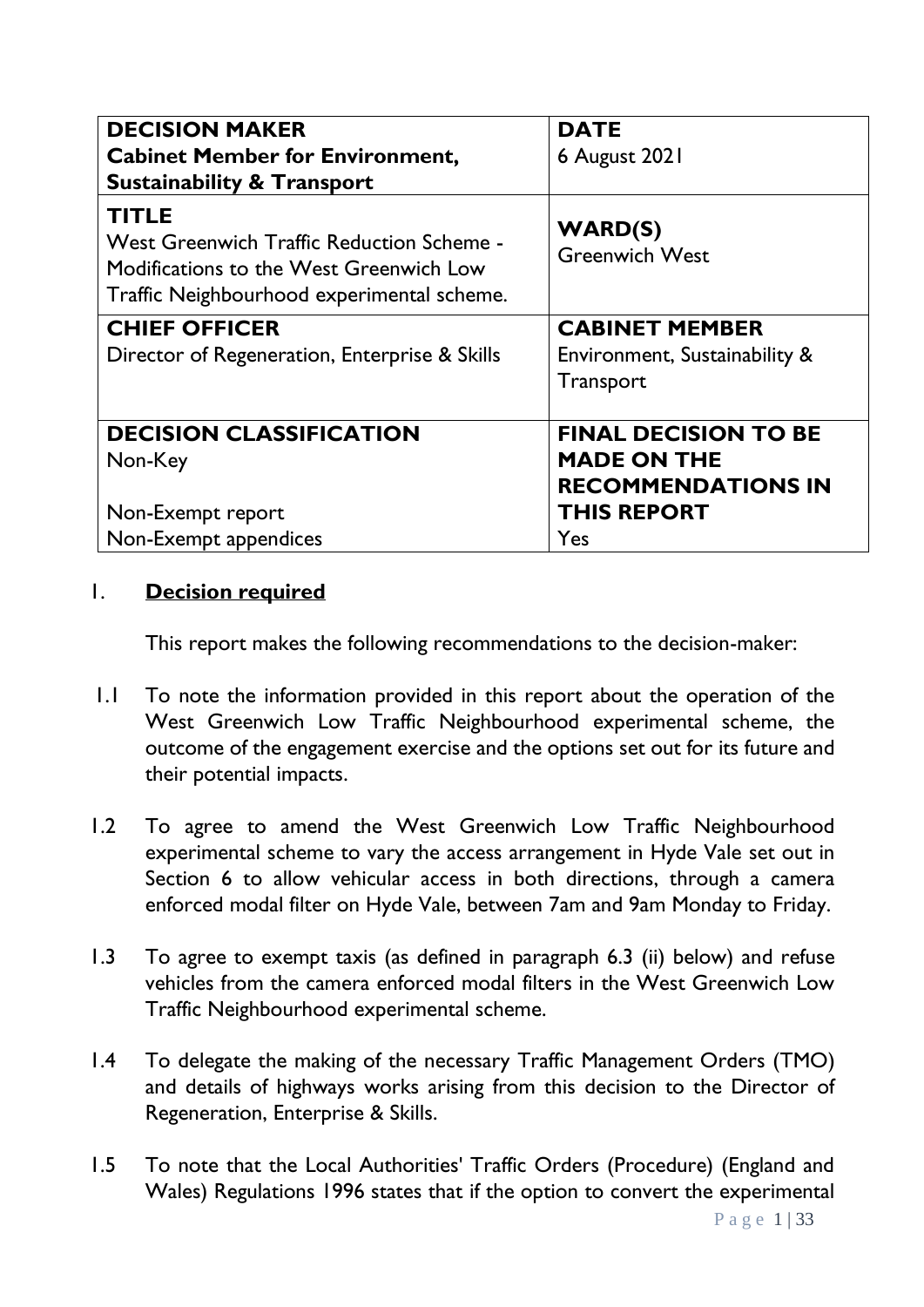TMO into a permanent TMO is to be retained, this can only be done if *"no variation or modification of the experimental order was made more than 12 months after the order was made".* In this instance, any modification to the West Greenwich Experimental TMO must be made by 25 August 2021. If the proposed modification cannot be made by 25 August 2021 due to a delay as a result of a call-in process, the only available options available to the Council would be to either make the scheme permanent in its current form, go through a further full TMO process to make a permanent TMO in the future (rather than the expedited process to convert the experimental TMO into a permanent one and also risks a gap in in the traffic measures being in place) or abandon the scheme altogether. This is considered, therefore, not be in the public interest and would be detrimental to the Council. It risks not fully addressing the concerns raised, or not having the full opportunity to assess the impact of the proposed modifications, the overall operation of the experimental scheme and optimising the scheme if the decision is made to leave it in place on a permanent basis.

- 1.6 To note that the decisions in this report will necessitate the re-starting of some experimental Traffic Management Order processes, including the associated statutory consultation.
- 1.7 To note that the figures quoted in this report supersede all other figures previously used and are based on a final analysis by Officers.

S MEMI

**Signed:** Date: 06/08/2021

**Councillor Sarah Merrill, Cabinet Member for Environment, Sustainability & Transport**

### 2. **Reasons for Urgency**

- 2.1 The West Greenwich traffic reduction scheme was implemented under an Experimental Traffic Regulation Order (ETRO) which was made on 25 August 2020. Traffic Regulation Orders (TROs) are legal documents that enable a local highway authority to prohibit, restrict or reduce the use of a road by traffic.
- 2.2 An ETRO can stay in force for up to a maximum of 18 months while the effects are monitored and assessed. The Local Authorities' Traffic Orders (Procedure) (England and Wales) Regulations 1996 allow for the modification of experimental traffic orders but any variation or modification must be made no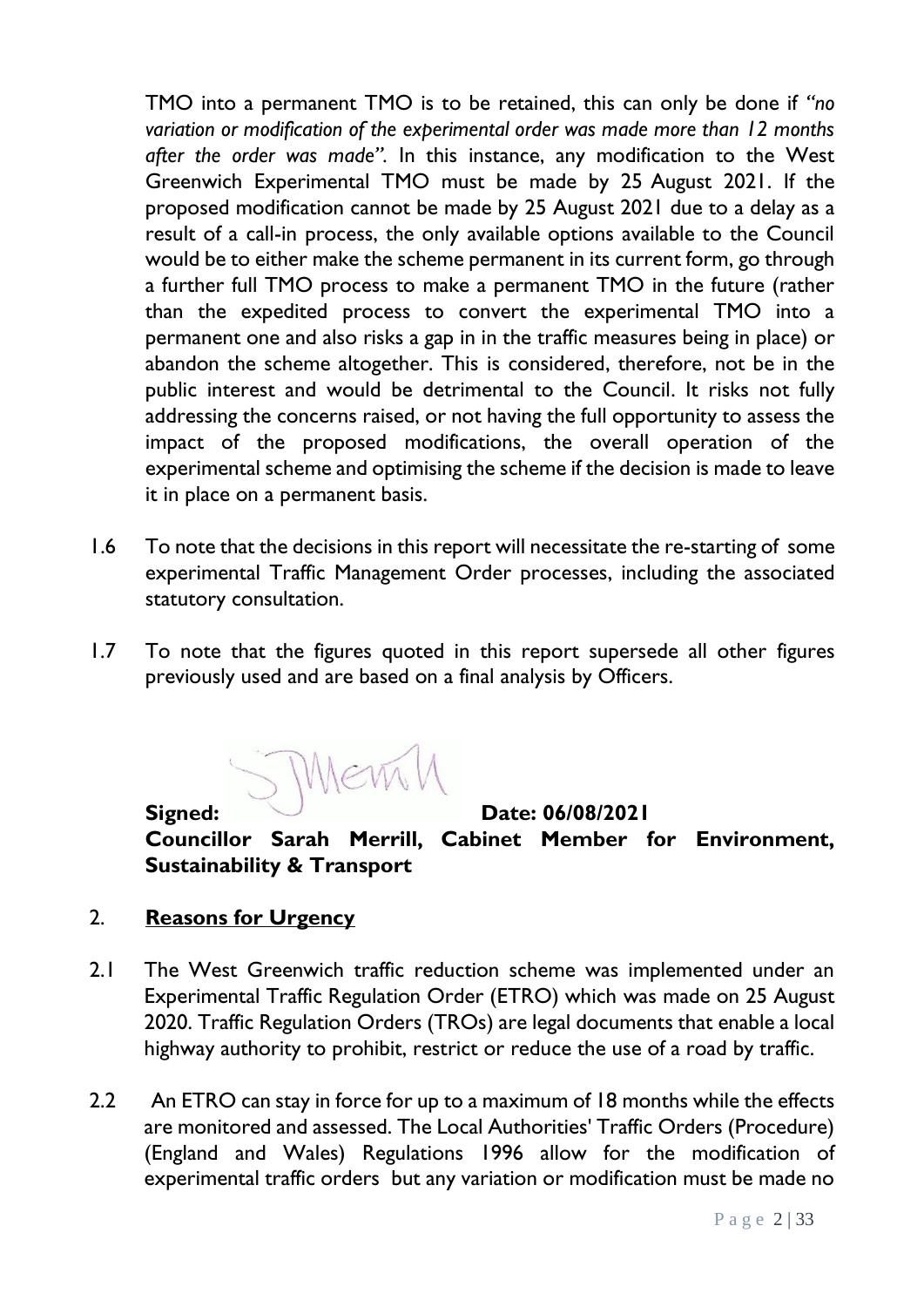more than 12 months after the order was made if the Council wishes to retain the ability to convert the ETRO into a permanent TMO at the end of the experimental process. Any modification to the West Greenwich experimental scheme must therefore be made before the 25 August 2021 to remain within the 12 months period during which modification is permitted.

- 2.3 In order to implement the proposed amendments to the experimental scheme, the Royal Borough is legally required to give Notice in the local press of its intention to implement the changes 7 days before the scheme comes into operation. This means that a decision must be made by  $8<sup>th</sup>$  August at the latest, which will allow the Public Notice to be published on  $11<sup>th</sup>$  August 2021 and the Order to come into operation on 18<sup>th</sup> August 2021.
- 2.4 The consultation undertaken received a significant response, as outlined in Section 9. The process of thoroughly considering these responses, developing the alternative options presented here, based on those responses, and making the improvements to access for emergency services (introduced by a decision dated 14<sup>th</sup> July 2021 made by Director of Regeneration, Enterprise and Skills) prevented this decision from being made before now.
- 2.5 The Council, therefore, needs to consider now whether to modify the experimental scheme to address concerns raised about the operation of the experimental scheme.
- 2.6 For the reasons set out above, there are clear grounds for urgency, and it would not be prudent, nor in the public / taxpayer's interests to wait for either.
	- 5 clear days' notice to be given before a decision is taken
	- Call in to expire
- 2.7 For the reasons set out above and in accordance with paragraph B10 of the Overview and Scrutiny Procedure Rules in the Constitution, the Chief Executive has agreed both that the decision proposed is reasonable and is to be treated as a matter of urgency because any delay likely to be caused by the call-in process would prejudice the public interest.
- 2.8 Given that the decision is urgent and cannot be reasonably deferred, the agreement of the Chair of Overview and Scrutiny Committee has been obtained under paragraph D16 of the Access to Information Procedures in the Constitution that the decision be taken without giving the notice referred to in the paragraph 2.6 above.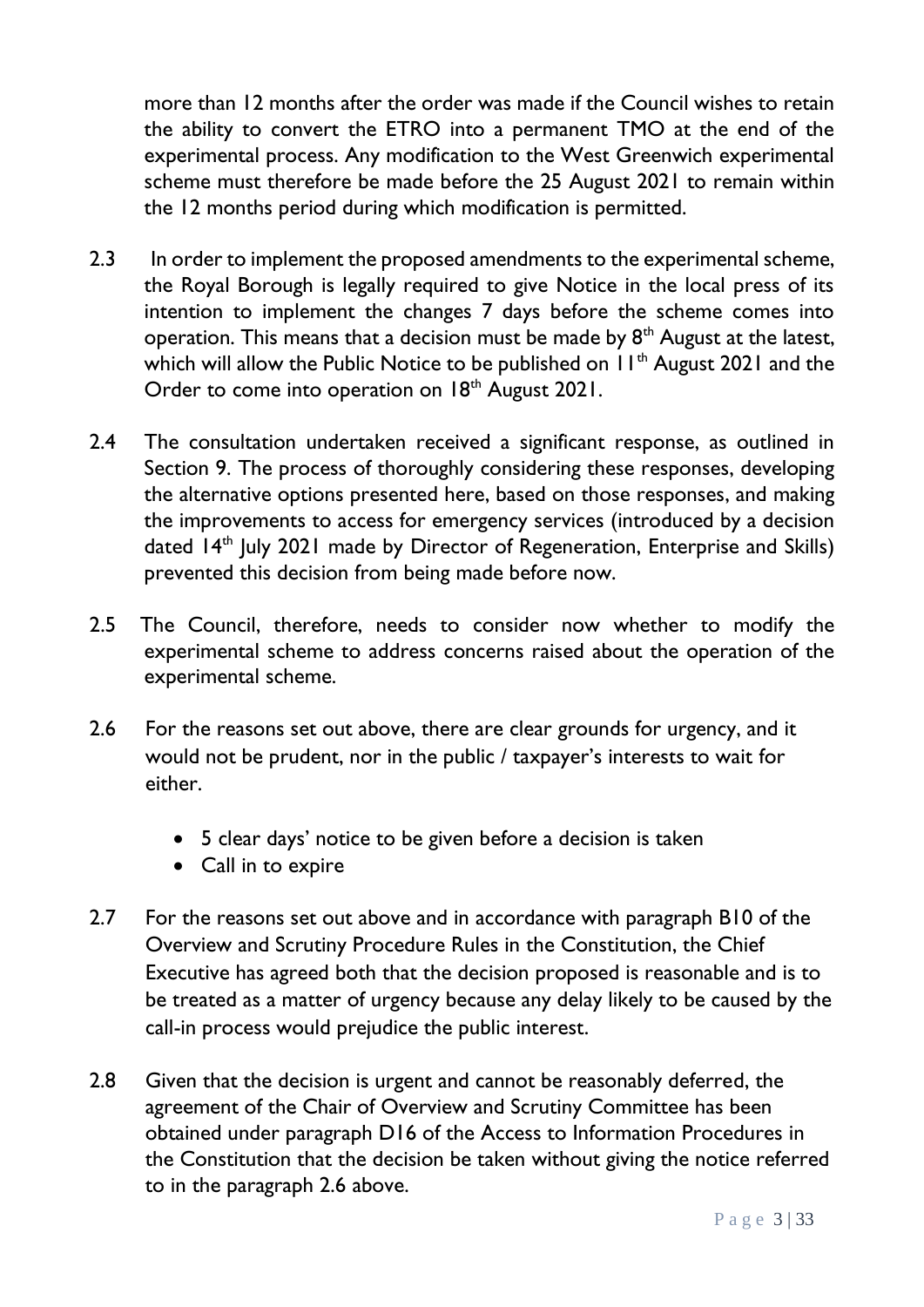# 3. **Links to the Royal Greenwich high level objectives**

- 3.1 This report relates to the Council's agreed high-level objectives as follows:
	- A Healthier Greenwich
	- A Safer Greenwich
	- A Great Place to Grow Up
	- A Great Place to Be

# 4. **Purpose of Report and Executive Summary**

- 4.1 This report details responses received form the engagement and consultation on the experimental West Greenwich Traffic reduction scheme).
- 4.2 The report also presents the options for the future of the West Greenwich Low Traffic Neighbourhood experimental scheme and their potential impacts, for consideration by the Cabinet Member for Environment, Sustainability and Transport in deciding whether to amend or withdraw the scheme. It sets out a preferred option for changes to the scheme, which takes into account feedback received from residents and other stakeholders.

# 5. **Introduction and Background**

# 5.1 Low Traffic Neighbourhoods (LTNs)

LTNs aim to create better places to walk and cycle, improve road safety, reduce congestion, and improve air quality. However, their impact must be considered within the context of the wider area to deliver a fairer and more equitable scheme alongside other LTN aims. They use barriers, such as planters, bollards or cameras to stop through traffic. Residents and businesses can still access their homes and premises by car but they may have to take a slightly longer route.

# 5.2 West Greenwich LTN

The location of the modal filters that form the experimental West Greenwich LTNs are shown in Appendix A.

- 5.3 The West Greenwich LTN was implemented in September 2020 and is underpinned by an Experimental Traffic Order. Experimental Traffic Orders can run for up to 18 months and allow the real impact of a scheme to be monitored and assessed. Formal public consultation happens whilst the scheme is in-place, usually during the first six months of the experiment. This allows:
	- People to provide feedback based on their actual experiences.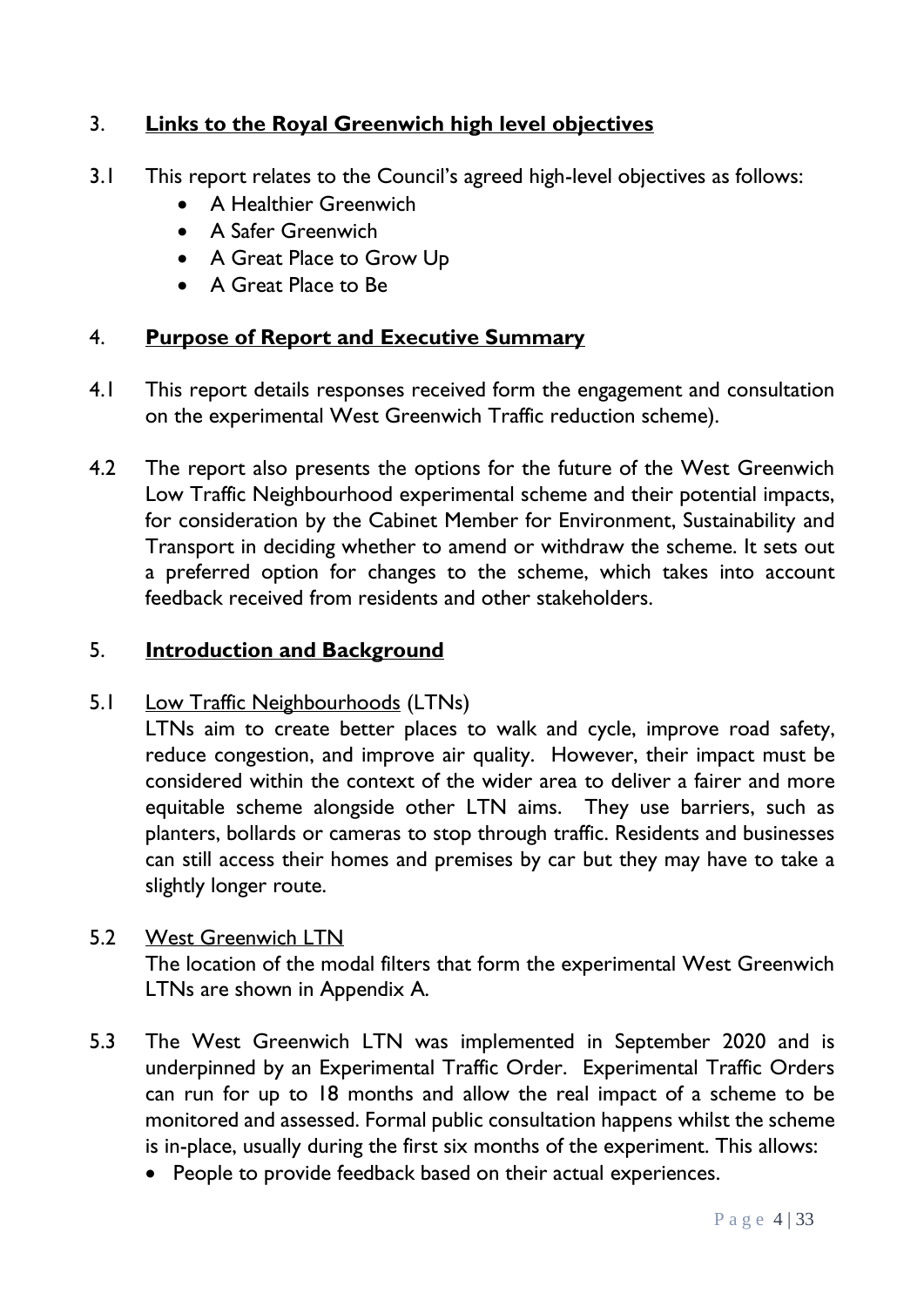- The Council to understand how new things work before deciding whether to make them permanent, amend them or remove them.
- 5.4 An online consultation tool was used for consultation on the West Greenwich LTN Scheme. Some previous engagement with local residents had already taken place in 2019 and 2020 about managing through traffic in the area but not on the specific locations of the modal filters. A separate consultation on the nearby Westcombe Park / Maze Hill LTN proposals was also undertaken using the CommonPlace online survey tool.
- 5.5 Feedback received from residents and other stakeholders during this consultation and engagement included concerns raised about increased traffic on other local roads, with increased levels of congestion and pollution reported. More detail on this is provided in Section 9 below.
- 5.6 Traffic count data from before and after implementation, shows that there has been a significant decrease in traffic levels within the West Greenwich LTN up to 92% at certain times, on certain roads. Some traffic counts were also undertaken at the proposed modal filters' locations in the Westcombe Park and Maze Hill area. Traffic count data for West Greenwich LTN can be found at Appendix B of this report. Traffic count data for the Westcombe Park and Maze Hill area can be found in Appendix C

### 5.7 Emergency access

The Royal Borough worked closely with the Emergency Services and engaged in the cross-London response to the issue. Building on measures taken earlier in the scheme's operation, a separate decision has recently been taken to convert a number of the closures in the West Greenwich LTN to Automatic Number Plate Recognition Camera (ANPR) enforcement and adjust the 'hard closures' at those points. Improved access for emergency services has already been introduced by a decision dated 14<sup>th</sup> July 2021 made by the Director of Regeneration, Enterprise and Skills because the wording of the West Greenwich ETRO contained an exclusion for emergency services access so that all that needed to be changed were the physical works in this respect. Further access changes beyond emergency services access would require a change to the ETRO itself.

### 5.8 Authority for the scheme

The West Greenwich Experimental Traffic Regulation Orders (ETROs) were authorised under a report dated  $29<sup>th</sup>$  June  $2020$  approved by the Cabinet Member delegating to the Assistant Director authority to "*approve, determine and implement London Streetspace measures and 'Strategic Traffic or Parking*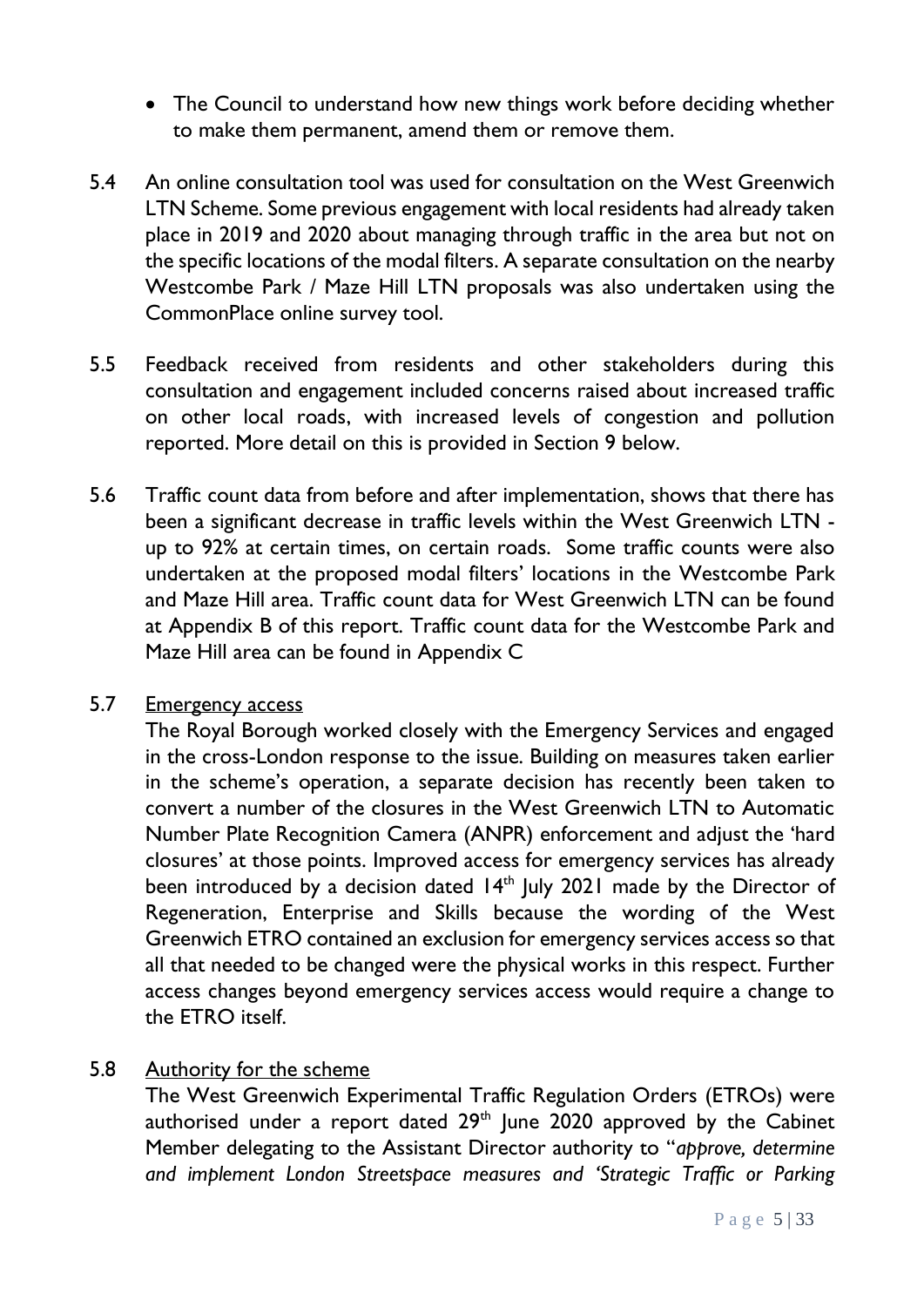*Management Schemes' for Covid-19 purposes in the borough*" (para 1.3). The report stated that:

*"The London Streetspace programme has been created to help London boroughs responsibly manage COVID-19's impact on London's transport network" (para 6.2).*

5.9 The report goes on to say:

*"7.4. For experimental measures, the Experimental Traffic Order process involves a six-month consultation period once the experiment has begun. During this period stakeholders and the public can provide their views on the measures to inform any decision taken on whether to implement the measures on a permanent basis and the Council can also experiment with changes. (These types of Orders initially lasts for 18 months with the option to make them permanent)."*

*"6.5. The London Streetspace programme has the potential to provide environmental benefits in the form of modal shift towards sustainable transport modes – walking and cycling. This would reduce carbon emissions in the borough. Reducing car usage in the borough would also improve local air quality. These benefits would support the borough's efforts to address the Climate Emergency. The programme has potentially significant Public Health benefits, as active travel forms a key part of a healthy lifestyle."*

- 5.10 The report, therefore, acknowledged that the ETRO would have a dual purpose to address Covid-19 streetspace requirements and to allow stakeholders and the public to provide their views on the measures to inform any decision taken on whether to implement the measures on a permanent basis and the Council could also experiment with changes. A proposal for a LTN in West Greenwich was under consideration prior to Covid 19 and the principal purpose of the ETRO in this instance is to test and evaluate a set of measures and include the ability to modify these measures or make them permanent, but has acknowledged Covid-19 streetspace benefits in the shorter term.
- 5.11 The Council has considered the public sector equality duty in the Equality Act 2010, including having due regard to advancing equality of opportunity for persons who share a relevant protected characteristic set out in the Act (particularly by reason of age such as the elderly and disabilities, but also those who are pregnant, on maternity or with care responsibilities, race and different sexes), along with eliminating discrimination and other conduct prohibited by the Act. However, the changes recommended in this report are limited to allowing access for refuse vehicles and taxis; and to Hyde Vale, on weekdays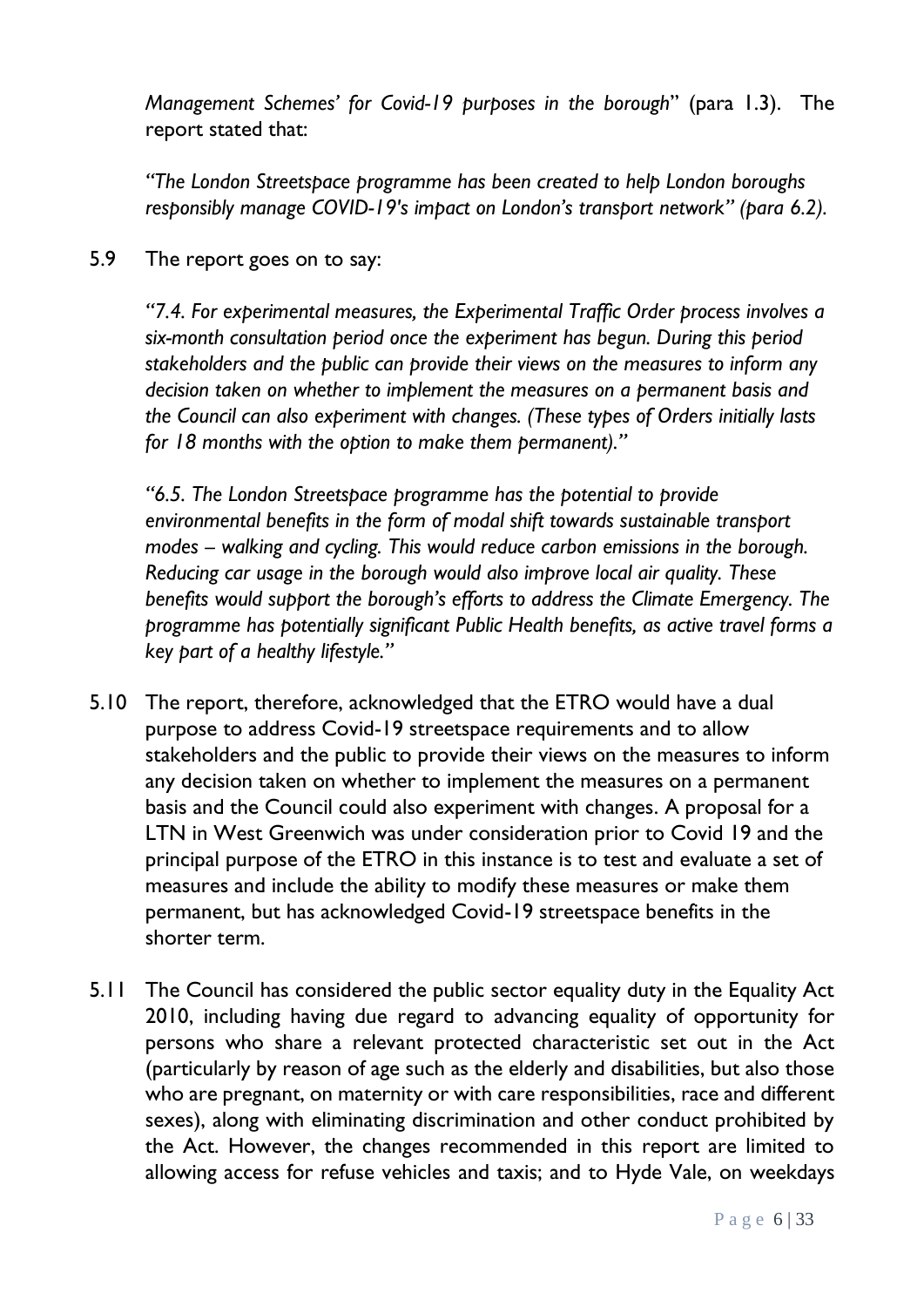between 7 – 9am only, for general traffic. It is considered that the recommended changes are beneficial and supportive in respect of the Council's public sector equality duty. Access for refuse vehicles is beneficial in terms of the public sector equality duty, as it would reduce road safety risk, which disproportionately impacts upon persons from some groups with protected characteristics. Allowing access for taxis through the modal filters is beneficial in terms of the public sector duty, given that the persons from some groups with protected characteristics may be more likely to use or be dependent on taxis than others. Allowing access, to Hyde Vale, on weekdays between 7 – 9am only, for general traffic is also considered beneficial for such groups. They would have improved vehicular access to that road during those hours and would benefit from potential reductions in traffic elsewhere for trips they make by car. Paragraph 8.5 notes measures proposed to mitigate impacts arising from increased traffic on Hyde Vale on travel to two schools in the LTN, which could impact on the protected characteristics of age. Additionally, the Council has also previously allowed for better access for emergency services vehicles on which people from some groups with protected characteristics may be more likely to use or be dependent on than others. As such, overall the effect of the changes recommended in this report are viewed clearly as beneficial under the public sector equality duty and no concerns or significant impacts are considered to arise in respect of the proposed changes under the duty.

5.12 If the Cabinet Member were to decide (as the preferred option suggests) that the West Greenwich experimental TMO should be modified and wishes to retain the option to convert the experimental TMO into a permanent TMO under the expedited procedure in the legislation, then Reg. 23(3) of the Local Authorities' Traffic Orders (Procedure) (England and Wales) Regulations 1996 states that this can only be done if "no variation or modification of the experimental order was made more than 12 months after the order was made".

# 5.13 Long-Term Strategy

It is proposed that the Council develops a borough-wide, over-arching Sustainable Transport Policy, linked to its Local Implementation Plan for transport. It would seek to provide a joined-up approach to the following issues:

- Traffic reduction schemes
- Cycling schemes
- Walking schemes
- Public Transport improvements
- Speed Management schemes
- Vision Zero (casualty reduction) schemes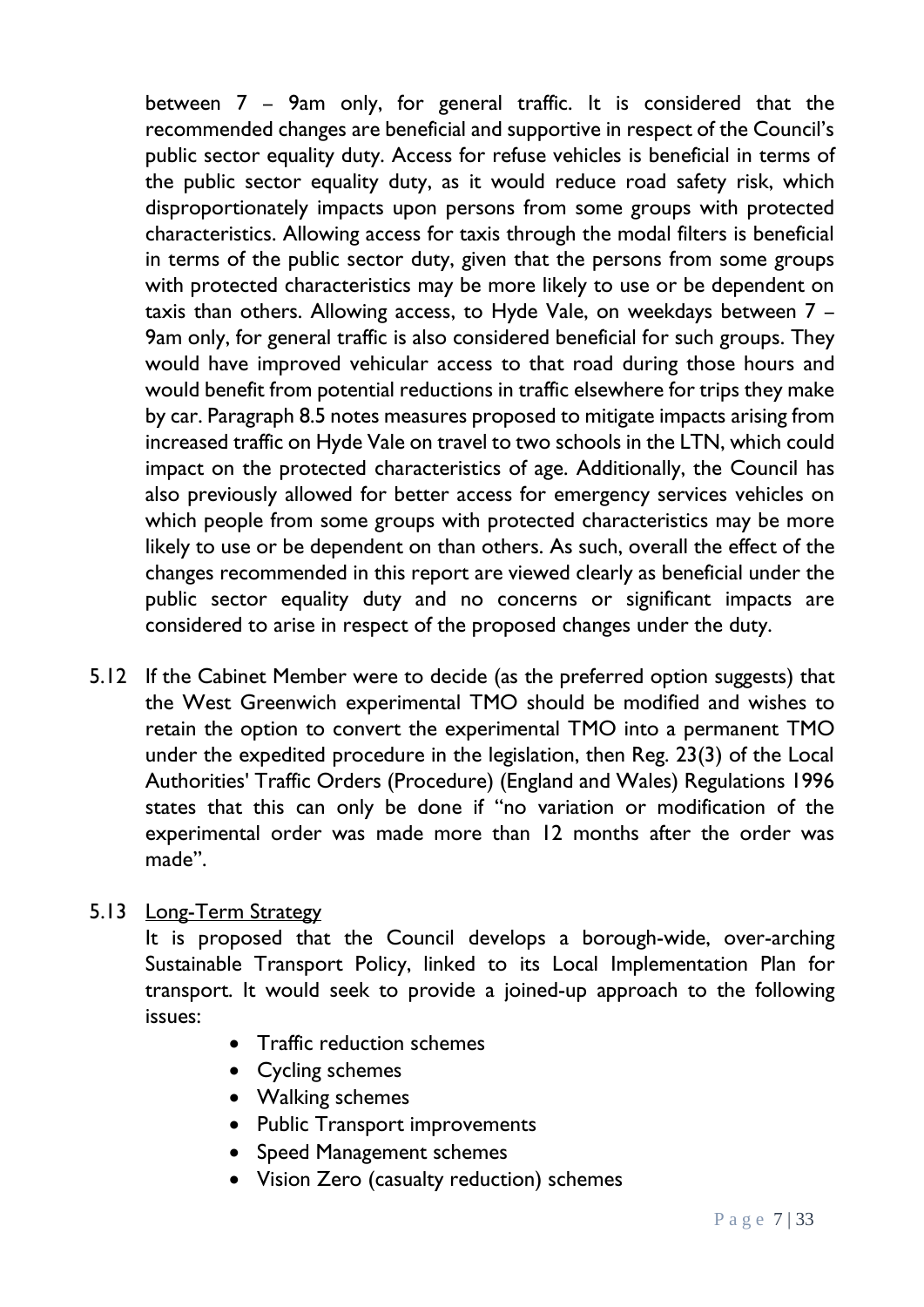- Behaviour Change
- Freight management
- Parking and kerbside management

# 5.14 Traffic assessment and modelling

The Council is working with TfL and traffic modelling experts to develop an approach to providing an enhanced understanding of the traffic impacts of schemes in this area and how they interact with the wider network. The approach may incorporate the following elements:

- Existing automated traffic count sites
- Additional automated traffic count sites
- ANPR camera monitoring to capture origin and destination data
- Identification and monitoring of possible traffic displacement routes
- Impact on surrounding road network
- Impact of other nearby Traffic Management Schemes already implemented
- Junction Layout
- Congestion and journey time
- Route Choice (by time of day)
- Behaviour Change (to other transport modes)
- Access for emergency and essential vehicles

### 5.15 Monitoring Air Pollution

The Council is currently exploring options for improving the monitoring of air quality at LTN sites. Whilst the most accurate method of collecting data is through the borough's fixed monitoring sites, these have limited scope for scheme-by-scheme analysis. An approach is being scoped and costed, that could include the following elements:

- Diffusion tubes to monitor pollution levels at:
	- Locations within LTN areas
	- **EXECUTE:** LTN boundary road locations
	- **Possible displacement route locations**
- Any appropriate mid-range, new to market, air quality monitoring options identified (between fixed monitoring and diffusion tubes).

### 5.16 Communication

The Council is currently exploring better ways to engage and consult with stakeholders in this type of scheme. An approach is being scoped and costed, that could include a series of externally facilitated workshops which allow a representative sample of interested residents to co-design future proposals.

### 6. **Available Options**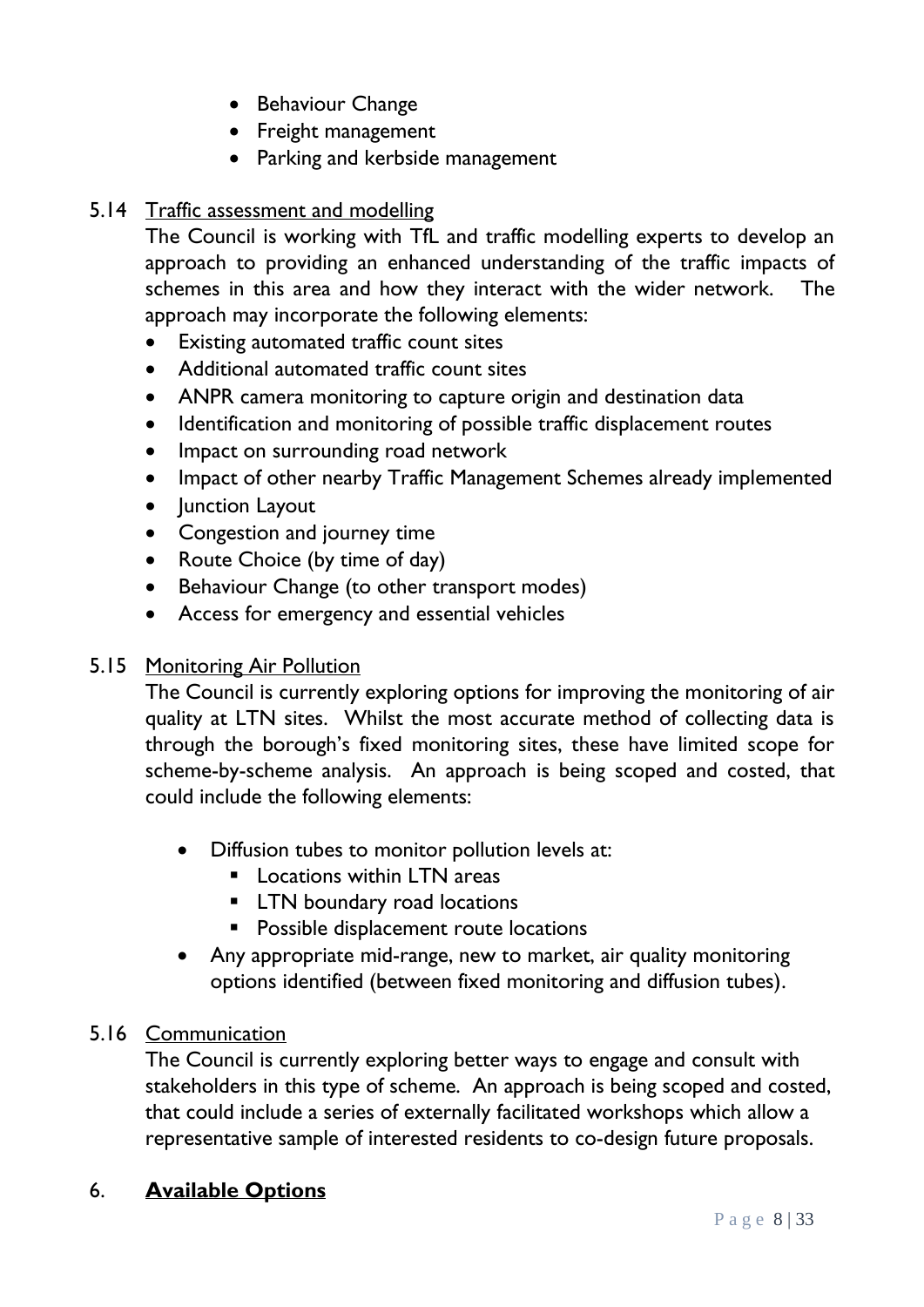- 6.1 Option 1: To make no modifications to the scheme.
- 6.2 Option 2: To modify the scheme as proposed.
- 6.3 Option 2 would consist of three modifications:
	- i Amend the experimental West Greenwich LTNs hours of operation to reduce pressures on other areas, whist maintaining many of the benefits of the LTN. This would involve modifying the existing 'hard closure' at Hyde Vale to allow motor vehicles to have access through a camera enforced modal filter:
		- in both directions:
		- between 7.00 AM and 9.00 AM; and
		- between Monday and Friday.

As part of this Option 2 minor works would be undertaken to manage traffic on Hyde Vale and other affected routes, particularly around schools. This would include improved signage and lining.

- ii lncorporate exemptions to camera enforced modal filters in the West Greenwich Low Traffic Neighbourhood experimental scheme for taxis. This would include black cabs (ie hackney carriages) but not private hire vehicles (such as minicabs).
- iii lncorporate exemptions to camera enforced modal filters in the West Greenwich Low Traffic Neighbourhood experimental scheme for refuse collection vehicles.
- 6.4 Option 2 would require an amendment to the existing Experimental Traffic Order, which would necessitate the re-starting of some experimental Traffic Management Order processes, including the associated statutory consultation. Feedback, comments on, and formal objections to the Order could then be made within six months of any amendment coming into force.
- 6.5 Implementing Option 2 is estimated to cost around £25,000, to be funded from the Royal Borough's 2021/22 Local Implementation Plan (LIP) allocation.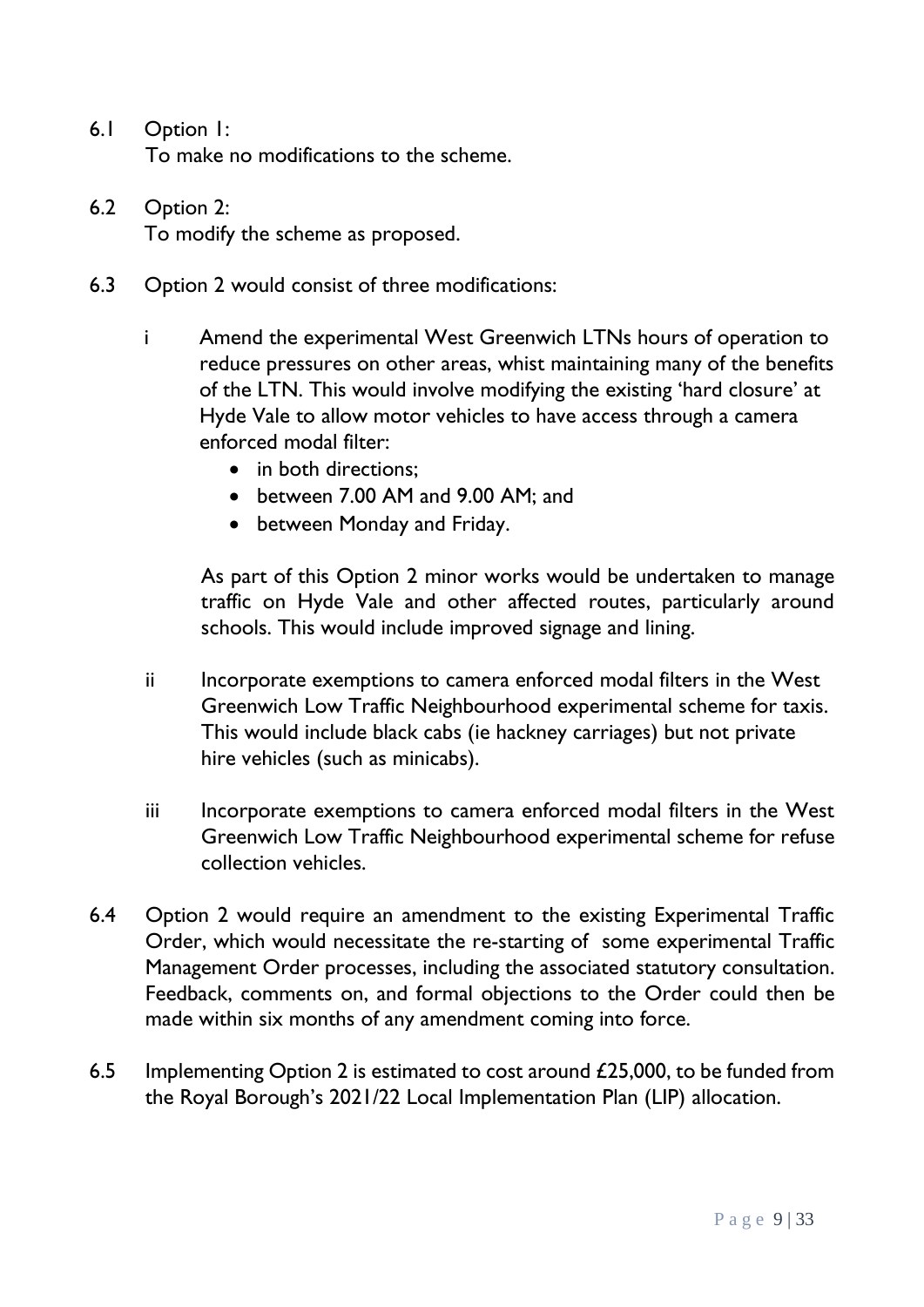6.6 Option 3:

Make different modifications to the scheme.

6.7 Option 4:

Withdraw the scheme (and return the streets to how they were before the trial).

### 7. **Preferred Option**

- 7.1 The preferred option is to implement Option 2: to modify the scheme as proposed. Option 2 would consist of three modifications:
	- i. Amend the experimental West Greenwich LTNs hours of operation as set out above to reduce pressures on other areas whist maintaining many of the benefits of the LTN;
	- ii. Exemption to camera enforced modal filters in the West Greenwich Low Traffic Neighbourhood experimental scheme for taxis (as defined in paragraph 6.3 (ii)); and
	- iii. Exemption to camera enforced modal filters in the West Greenwich Low Traffic Neighbourhood experimental scheme for refuse collection vehicles.

#### 8. **Reasons for Recommendations**

- 8.1 Option 2, modifying the West Greenwich LTN experimental scheme, would reduce pressures on other areas whist maintaining many of the benefits of the LTN.
- 8.2 The West Greenwich LTN experimental scheme has offered significant benefits to that area. This is reflected in the reduced traffic flows described above and the consultation results presented in Section 9 of this report. An analysis of responses received shows that 63.3% of responses from within the scheme area expressed a positive preference for the LTN. However, significant concerns have been raised about the increased levels of traffic seen in areas outside the West Greenwich LTN, especially the Maze Hill and Westcombe Park area, since its implementation.
- 8.3 The COVID-19 emergency continues to bring about changes in travel patterns unprecedented in recent history. The network in this area has been particularly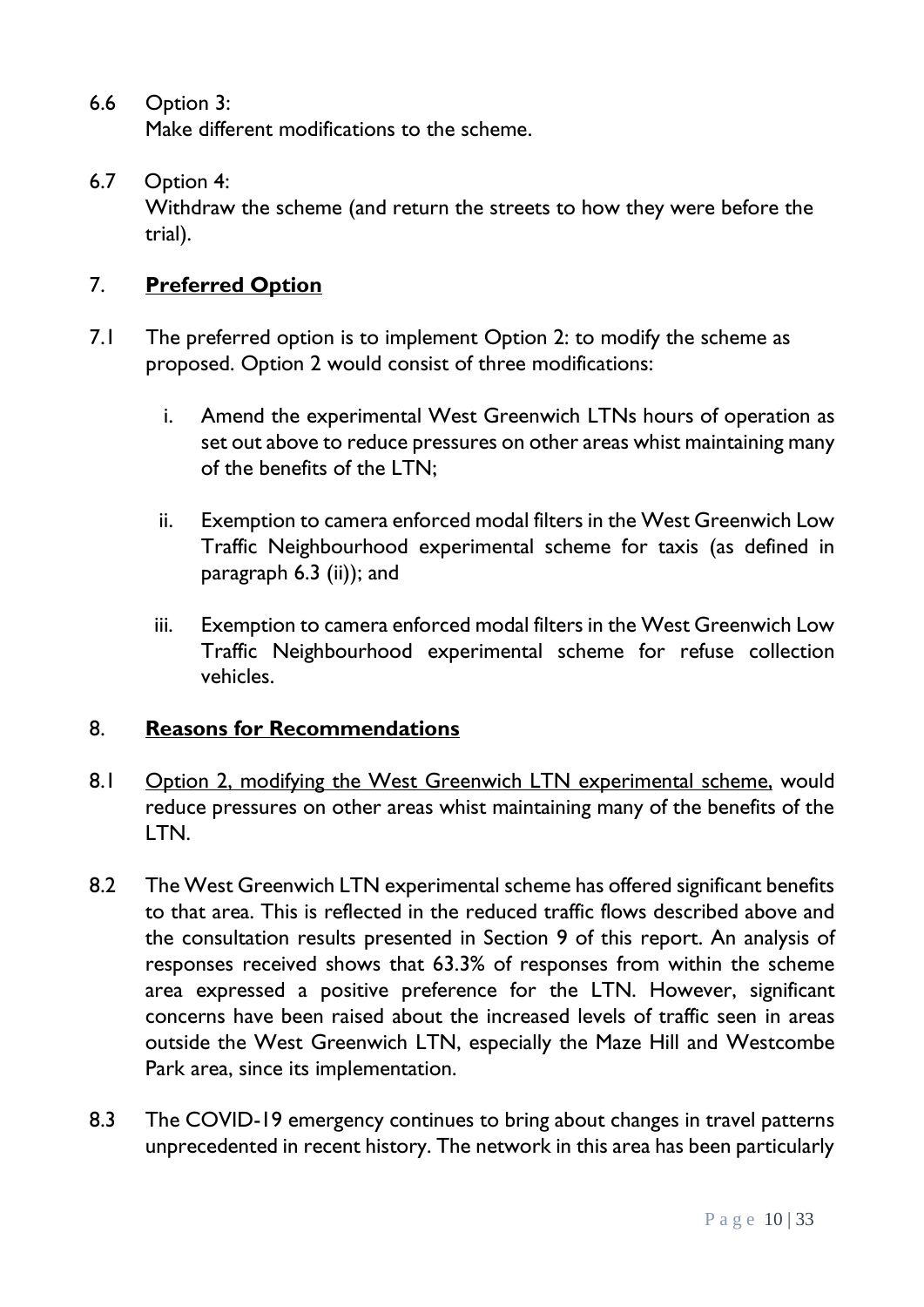affected: it has seen significant changes made by the Royal Borough, TfL and the Royal Parks; and it has limited capacity to cope with disruption from incidents.

- 8.4 Traffic flow data from before and after implementation, shows that there has been a significant decrease in traffic levels within the West Greenwich LTN up to 92% at certain times, on certain roads. Traffic counts were also undertaken at the proposed modal filters' locations in the Westcombe Park and Maze Hill area. Traffic data for West Greenwich LTN can be found at Appendix B of this report. Traffic flow data for the Westcombe Park and Maze Hill area can be found in Appendix C. This indicates significant increases in flow on routes in that area.
- 8.5 Option 2 offers a more equitable approach to managing through traffic in the area. It would provide additional road capacity at the time of highest demand, with a view to mitigating the traffic, health and road safety concerns identified about the surrounding road network. It balances this with healthy and sustainable transport objectives by maintaining the benefits of the LTN for the rest of the day during the week and all day at weekends.
- 8.6 There are two schools within the West Greenwich LTN area: James Wolfe Primary School, with entrances on Royal Hill and King George Street; and St. Ursula's, accessed from Crooms Hill and Hyde Vale. Allowing time limited motor vehicle access along Hyde Vale could increase the level of traffic passing these schools during morning arrival times above that seen during the West Greenwich LTN experimental scheme's operation. They could also potentially increase beyond the level seen before the LTN's implementation. Lack of space means that scope for changes to the road layout near these schools is extremely limited. Subject to the Cabinet Member agreeing the recommendation of Option 2, consideration will be given to improvements to signage, road markings, visibility at crossing points and additional work with pupils to mitigate any possible impacts where possible.
- 8.7 Incorporating exemptions to camera enforced modal filters in the West Greenwich Low Traffic Neighbourhood experimental scheme for taxis (as defined in paragraph 6.3 (ii)) would offer significant benefits to Royal Greenwich residents. Where modal filters are converted to camera enforcement, it is possible and increasingly common practice to allow taxis to pass through. Taxis are disproportionately used by those with mobility issues and those on the lowest incomes. They can also form an important part of car-free living, increasing the range of public transport, walking and cycling trips. Giving taxis priority access would be in-line with the priority afforded to taxis and public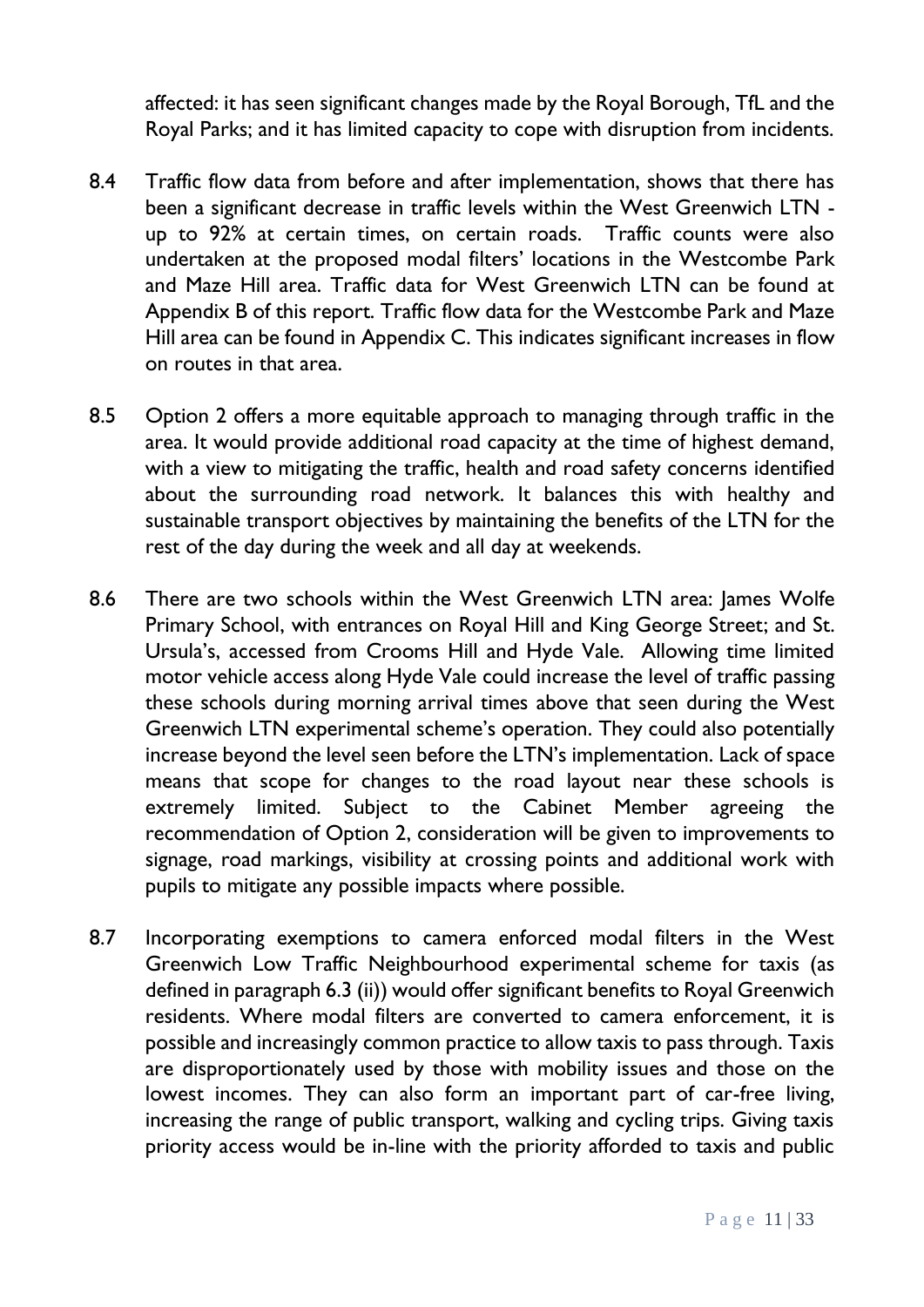transport in other locations (such as bus lanes) and would follow the trend of recent case law.

- 8.8 Incorporating exemptions to camera enforced modal filters in the West Greenwich Low Traffic Neighbourhood experimental scheme for refuse collection vehicles, offers significant road safety benefits. The Royal Borough's refuse collection vehicles regularly access properties throughout the LTN. Hard closures necessitate reversing and turning manoeuvres when refuse collection vehicles reach the closure, increasing road safety risk. Where modal filters are converted to camera enforcement it is possible to allow refuse collection vehicles to pass through modal filters, avoiding the abovementioned reversing and turning manoeuvres. This would contribute to a safer walking and cycling environment, and would not increase the number of trips made through the LTN area, so would be consistent with the scheme's objectives.
- 8.9 Option I, to make no modifications to the scheme, and Option 3, to make different modifications to the scheme, are not recommended. They would not address the traffic (and other related) issues reported in areas outside the West Greenwich LTN, especially the Maze Hill and Westcombe Park area, since its implementation (summarised above).
- 8.10 Option 4, to withdraw the scheme (and return the streets to how they were before the trial), is not recommended. It would fail to deliver the improved walking and cycling environment sought by the Royal Borough's Local Implementation Plan for transport and draft Carbon Neutral Plan. It would also be contrary to the consultation results presented in Section 9: which show that 63.3% of responses from within the scheme area were positive about the LTN.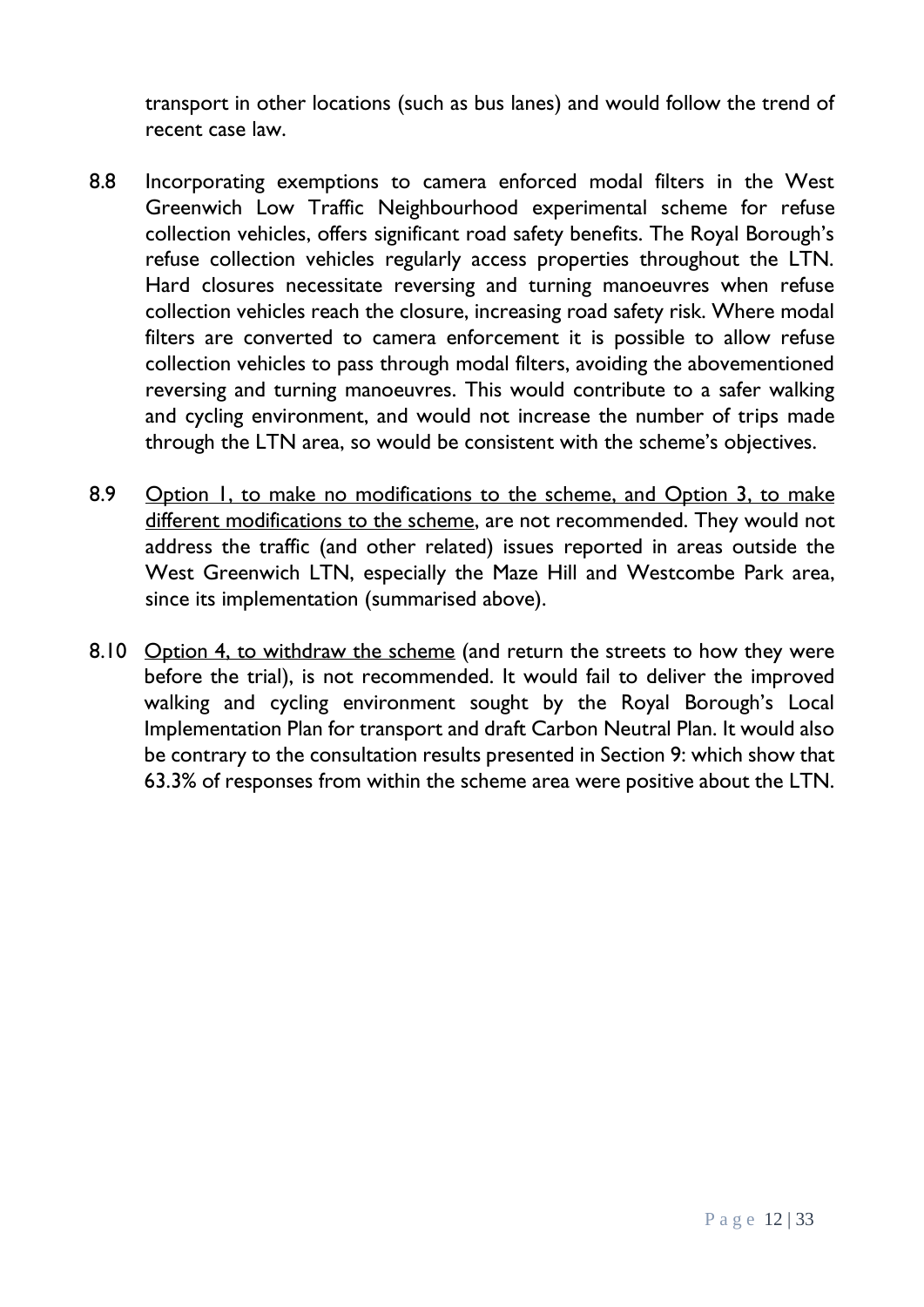# 9. **Consultation Results**

- 9.1 This section summarises responses from: engagement in the West Greenwich LTN area; petitions presented to the Council; and work with the emergency services.
- 9.2 Engagement on traffic improvements in the West Greenwich LTN area Over several years, many residents of the area contacted the Council, concerned about traffic using residential streets to avoid the A-roads bordering the area.
	- The area has narrow streets and high footfall, due to Greenwich Park, two schools and other local amenities.
	- It was one of the last neighbourhoods in the area without robust traffic reduction measures.
- 9.3 In 2018, the Council consulted on proposals to reduce traffic on Burney Street and the feedback received suggested an area-wide approach was needed.
- 9.4 In November and December 2019, the Council undertook engagement on two potential options to reduce traffic in West Greenwich:
	- The two options received between 23% and 42% support from residents of the area each.
	- Feedback supported the need for intervention but not a clear preferred option.
	- A range of feedback helped to inform the measures subsequently implemented.
- 9.5 Trial measures were implemented on an experimental basis in **September 2020.** The measures are underpinned by an Experimental Traffic Order. An Experimental Traffic Order can run for up to 18 months and allows the real impact of a scheme to be monitored and assessed. Public consultation happens whilst the scheme is in-place, usually during the first six months of the experiment. This allows:
	- People to provide feedback based on their actual experiences; and
	- The Council to understand how new things work before deciding whether to make them permanent, amend them or remove them.
- 9.6 An online consultation tool was used for consultation on the West Greenwich LTN experimental scheme.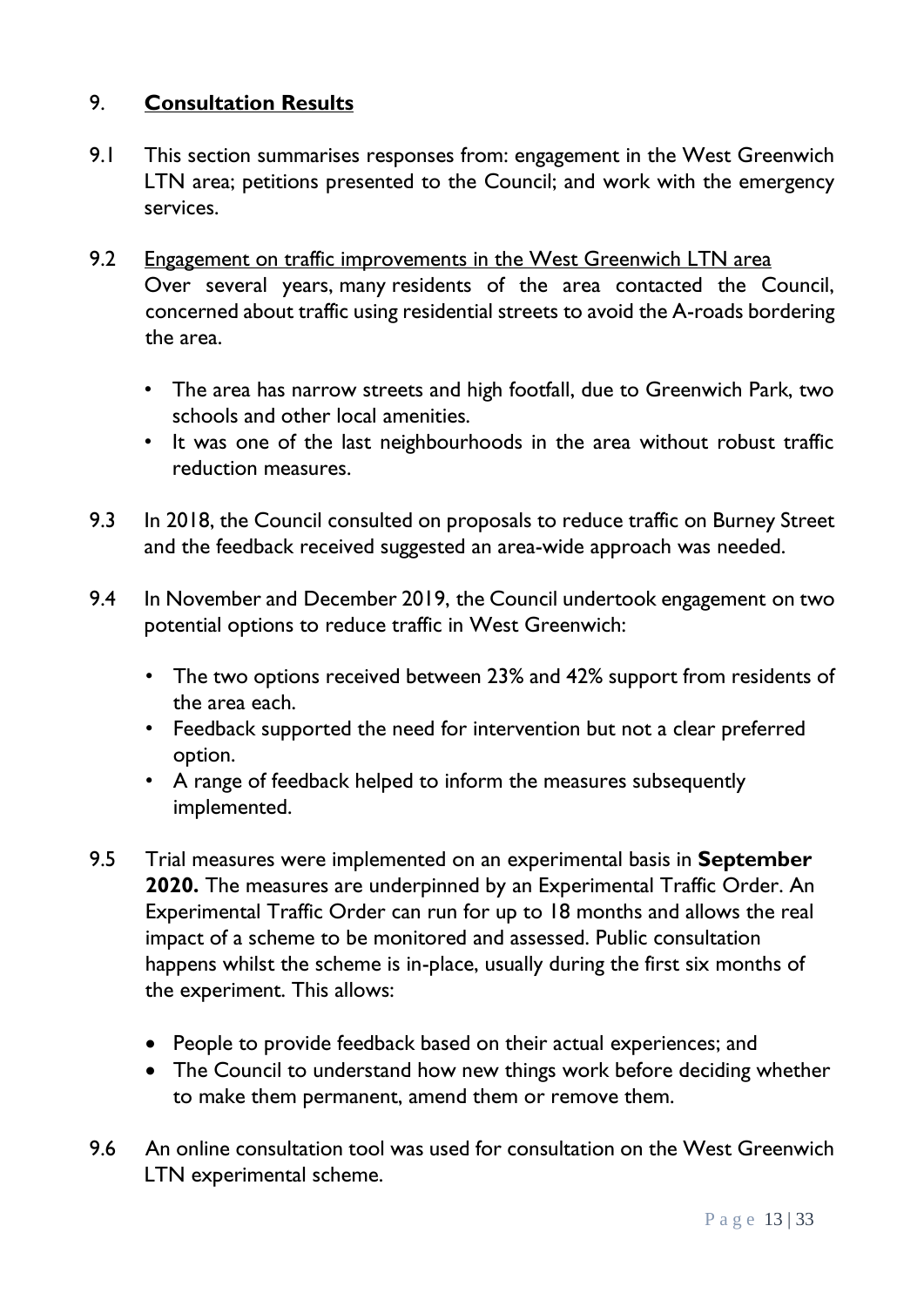- 9.7 Sentiment analysis of the responses who expressed a preference showed that overall 52% made positive comments and 48% made negative comments about the scheme (excluding 'other' responses). This is the overall breakdown of all responses from within and outside the LTN area.
- 9.8 Responses from the area within or directly adjacent to the West Greenwich LTN, within which properties received leaflets promoting the consultation (see map in Appendix D), were considered as in the scheme area. The analysis in the table below shows:
	- 63.3% of responses from within the scheme area were positive about the LTN.

|                     | % of responses |
|---------------------|----------------|
| <b>All areas</b>    |                |
| For                 | 47.2           |
| Against             | 43.6           |
| <b>Other</b>        | 9.2            |
| <b>TOTAL</b>        | 100            |
|                     |                |
| In area             |                |
| For                 | 63.3           |
| Against             | 25.3           |
| Other               | 11.5           |
| <b>Outside area</b> |                |
| For                 | 18             |
| Against             | 76.8           |
| Other               | 5.2            |
| <b>TOTAL</b>        | 100            |

18% of from outside of the scheme area were positive about the LTN.

**Table 1** West Greenwich LTN consultation: sentiment analysis

9.9 Survey comments were analysed to identify common themes within them. The themes identified in comments and the frequency with which they arose are listed in the following table. More frequently occurring themes are also shown visually in the following figures.

|                                                          | Frequency of |
|----------------------------------------------------------|--------------|
| Гheme                                                    | responses    |
| Negative comments:                                       |              |
| Increased traffic and pollution elsewhere (non-specific) | . 57         |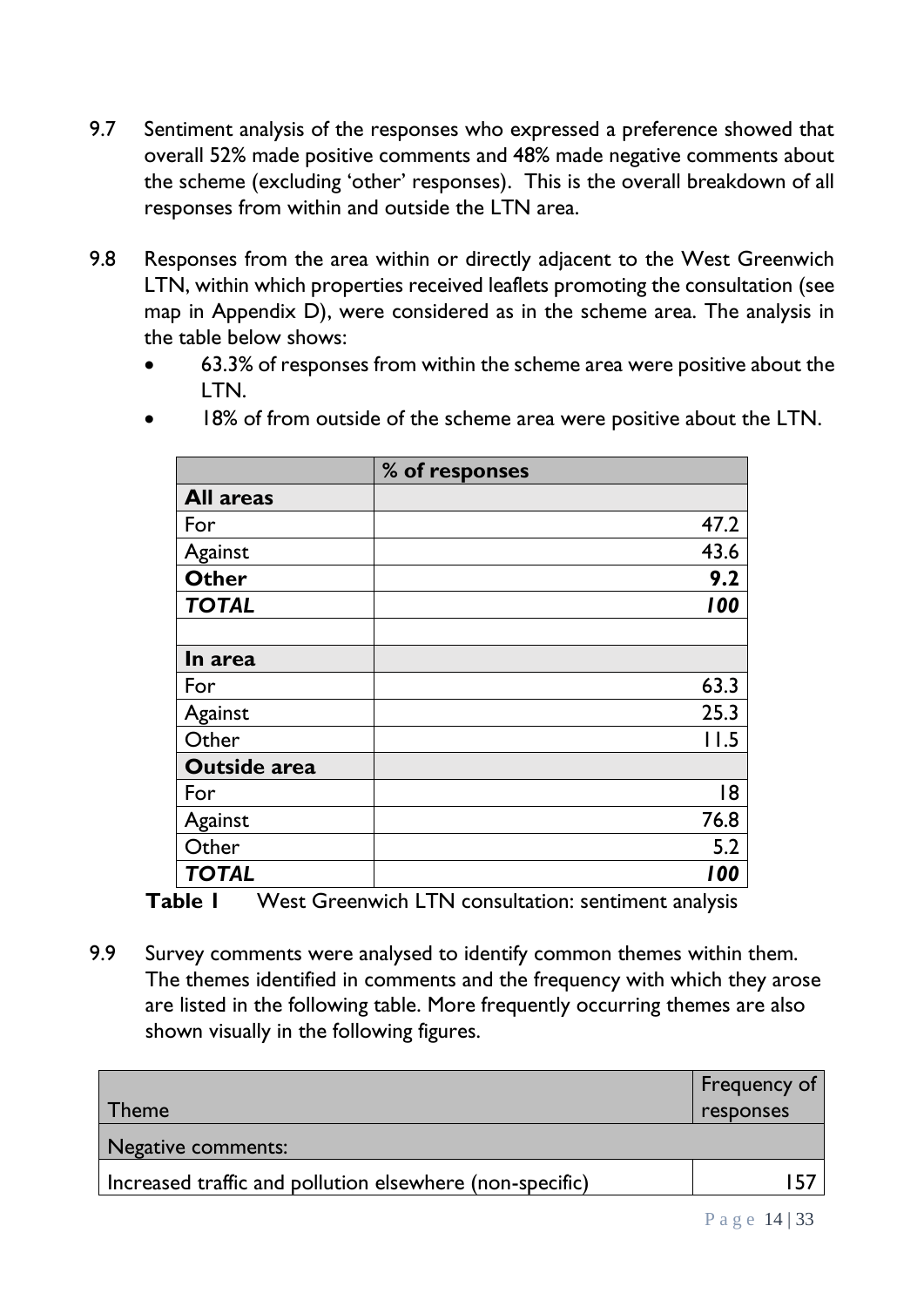| East Greenwich roads (Maze Hill, Vanbrugh Hill etc) - increased                                |                |
|------------------------------------------------------------------------------------------------|----------------|
| traffic and pollution                                                                          | 149            |
| A2 - increased traffic and pollution                                                           | 113            |
| Blocked access to shops, services and amenities                                                | 8 <sup>1</sup> |
| Division/segregation between rich and poor - favours more<br>affluent residents                | 57             |
| Lower Road (A206) - increased traffic and pollution                                            | 49             |
| Concerns about emergency services' access                                                      | 38             |
| Concerns about people with mobility issues                                                     | 35             |
| Greenwich South Street - increased traffic and pollution                                       | 33             |
| Greenwich Town Centre/High Road - increased traffic and<br>pollution                           | 33             |
| Lindsell Street/Dabin Crescent - increased traffic and pollution                               | 32             |
| Cycle lanes on lower road - concerns over safety and/or under<br>usage                         | 26             |
| <b>ANPR</b> - residents' exemptions                                                            | 18             |
| Hyde Vale - right turn onto A2 should be allowed with junction<br>improvement                  | 17             |
| General Wolfe Road (Crooms Hill) - right turn onto A2 is<br>dangerous                          | 16             |
| Delivery vehicles can't get through                                                            | 3              |
| Scheme has damaged local businesses                                                            | $\overline{3}$ |
| East Greenwich - introduce LTN here                                                            | 10             |
| Some drivers acquired keys to bollards to gain access                                          | 9              |
| Maze Hill j/w Trafalgar Road - improve traffic light phasing to<br>allow more vehicles through | 8              |
| Royal Hill - increased traffic and pollution                                                   | 8              |
| A2 - right turn on to Greenwich South Street should be<br>improved                             | 6              |
| Closures should be time limited                                                                | 6              |
| People park on opposite sides of filters to where they live                                    | 6              |
| Scheme closures should have been at tops of hills                                              | 6              |
| The Avenue should be re-opened                                                                 | 6              |
| Ashburnam area (triangle) - increased traffic and pollution                                    | 5              |
| King George Street – should not be 2 way                                                       | 5              |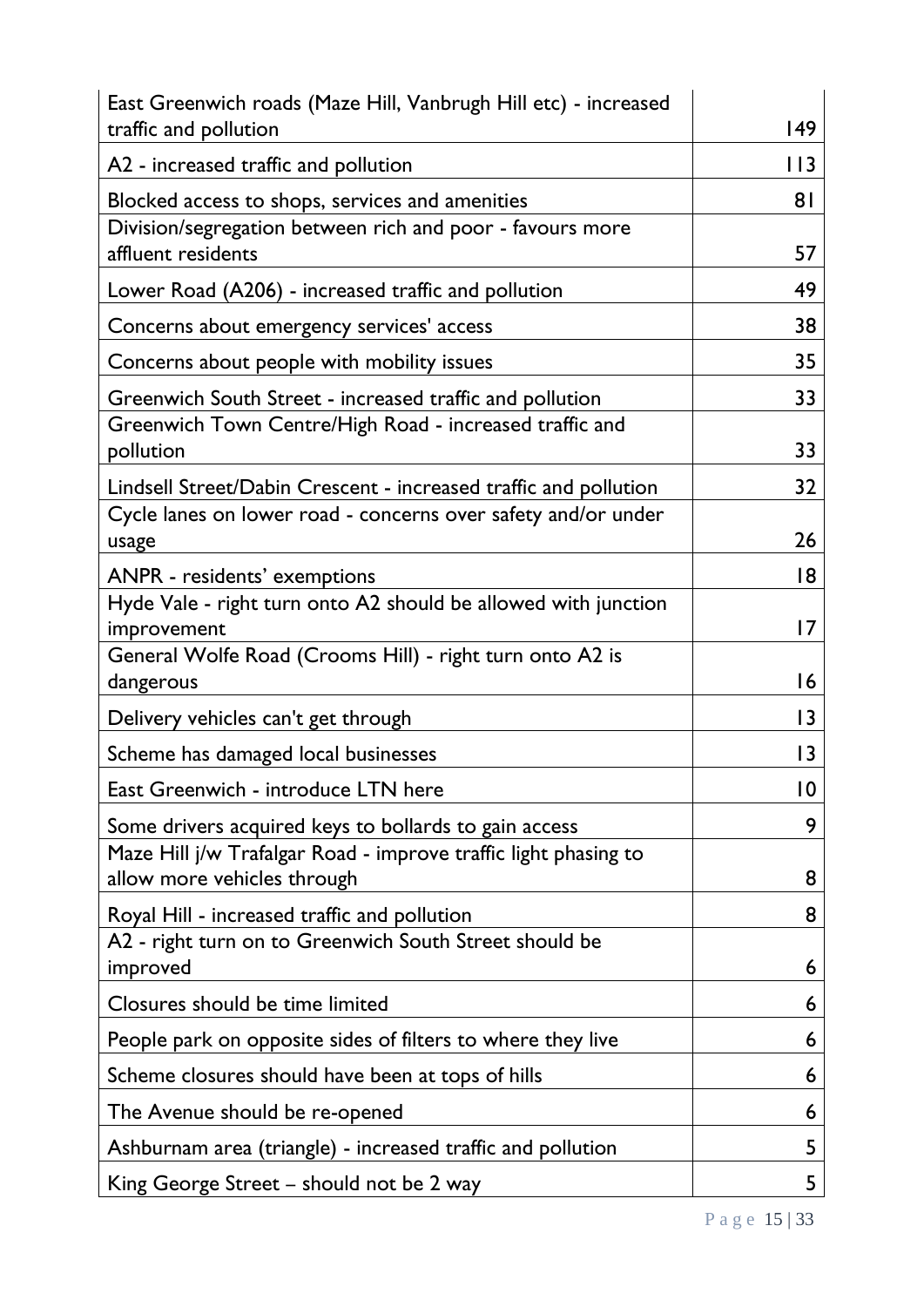| Cars driving down wrong side of roads to avoid queues                                     | 4              |
|-------------------------------------------------------------------------------------------|----------------|
| Delivery mopeds and other motorcycles ride through filters                                | 4              |
| Prioritise resident only parking                                                          | 4              |
| Hyde Vale - banned right turn onto A2 needs to be improved                                | 4              |
| King George Street - increased traffic and pollution                                      | 4              |
| King George Street - now too difficult to leave or enter                                  | 4              |
| King George Street - traffic now speeding                                                 | 4              |
| Blisset Street, Royal Hill, Burney St - now a 'rat run'                                   | 3              |
| Crooms Hill - make one-way instead of having filter                                       | 3              |
| Crooms Hill and Hyde Vale should be one-way, one up and one<br>down                       | 3              |
| Crooms Hill j/w King George Street – poor visibility                                      | 3              |
| Trinity Grove - increased traffic and pollution                                           | 3              |
| Warning signs about scheme need to be improved                                            | 3              |
| Cade Road - change direction of one-way restriction                                       | $\overline{2}$ |
| Closures should be timed to deter PM rat run                                              | $\overline{2}$ |
| Maidenstone Hill - move filter                                                            | $\overline{2}$ |
| Mopeds and M/Cs ride on footways to bypass traffic queues                                 | 2              |
| Scheme is dangerous for cyclists                                                          | 2              |
| The main road network needs to be improved before restricting<br>residential roads        | 2              |
| There are insufficient EV charging points on one side of the<br>closures                  | 2              |
| A2 - all junctions from Hills and Vales need to be reassessed -<br>lights and right turns |                |
| A2 - footbridge like during Olympics                                                      |                |
| A205 - increased traffic and pollution                                                    |                |
| All 'hills' in scheme area should be one-way from A2                                      |                |
| ANPR controlled access to The Avenue for residents                                        |                |
| Blanket 20 mph instead of LTN scheme                                                      |                |
| Bring back the one-way system that was used during the<br>Olympics                        |                |
| Bus lane causes delay for ferry approach                                                  |                |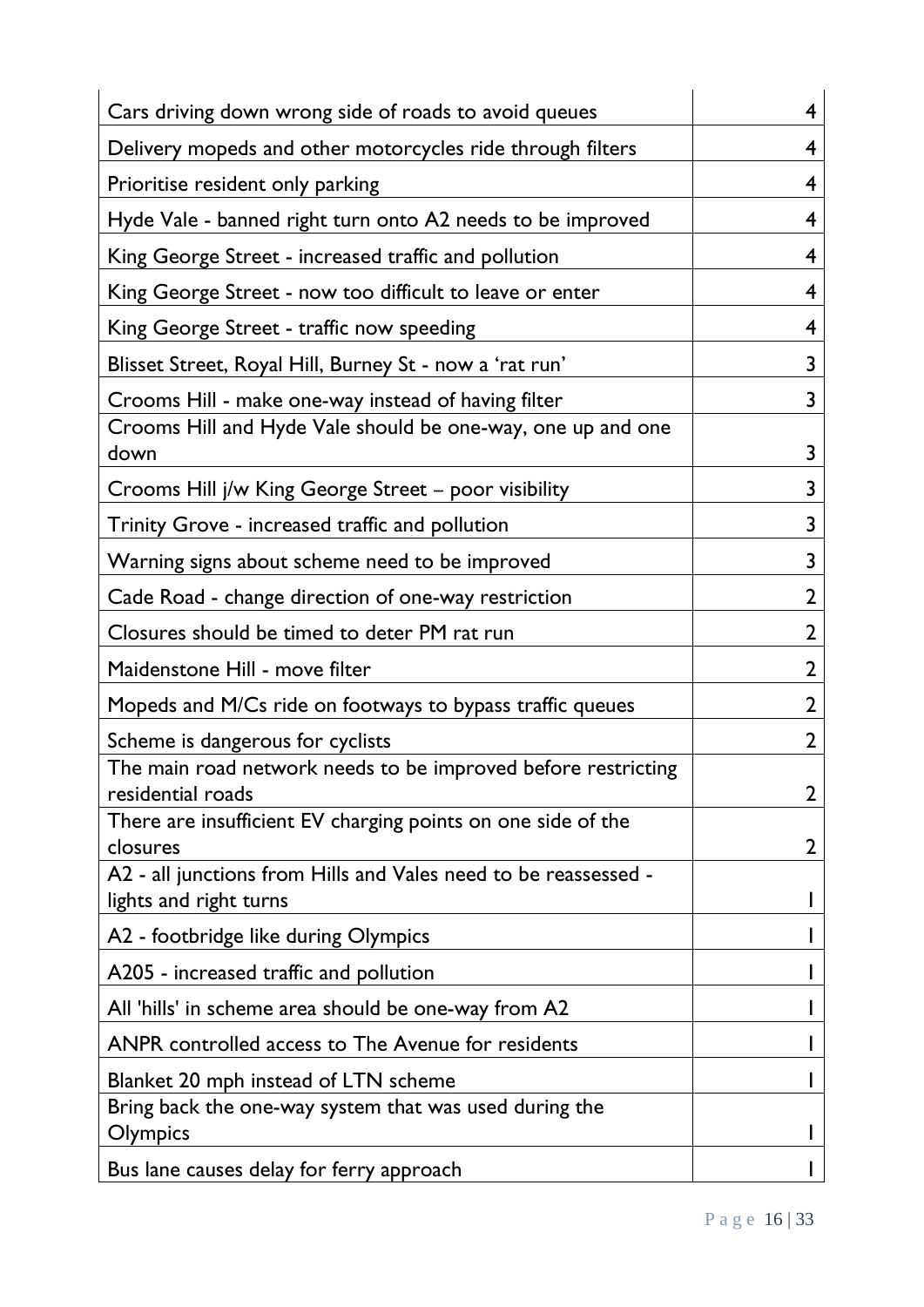| Charlton Way - should be two-way                                                     |  |
|--------------------------------------------------------------------------------------|--|
| New station in Blackheath Standard                                                   |  |
| Crooms Hil - church needs keys to bollards for funeral services                      |  |
| etc                                                                                  |  |
| Crooms Hill - should be re-opened                                                    |  |
| Current 20 mph zones not enforced and traffic calming                                |  |
| ineffective                                                                          |  |
| Delivery drivers park across closures and walk deliveries                            |  |
| through, blocking emergency access                                                   |  |
| Dutton St/Maidenstone Hill junction - remove a parking bay to<br>improve access      |  |
| Dutton St/Maidenstone Hill/A2 junction is dangerous                                  |  |
| Greenwich South Street - increased speeding                                          |  |
| Greenwich South Street j/w A2 - improve junction capacity                            |  |
| If scheme is removed, ALL closures in area should be reopened,                       |  |
| even ones installed before this schemeones                                           |  |
| Increase bike parking and hangers in area                                            |  |
| Kidbrooke Gardens - increased traffic and pollution                                  |  |
| King George St - close at j/w Crooms Hill                                            |  |
| King George St - remove parking bay near Crooms Hill junction<br>to improve junction |  |
| King George Street - needs further traffic calming                                   |  |
| King George Street j/w Hyde Vale - drivers don't give way to                         |  |
| Hyde Vale since closures and cycles continue to use Hyde Vale<br>so causes risk      |  |
| Little Royal Hill - one-way is too short, should be Greenwich                        |  |
| South Street to Blissett St                                                          |  |
| Local congestion charge instead of closures                                          |  |
| Maidenstone Hill - Increased traffic and pollution                                   |  |
| Maidenstone Hill - j/w A2 dangerous                                                  |  |
| Maze Hill and Vanbrugh Hill should be one-way (one up and one<br>down)               |  |
| Number of EV charging points needs to be increased                                   |  |
| Park should stay open after dark to allow cyclists to avoid trunk<br>roads           |  |
| Park Vista - reopen westbound                                                        |  |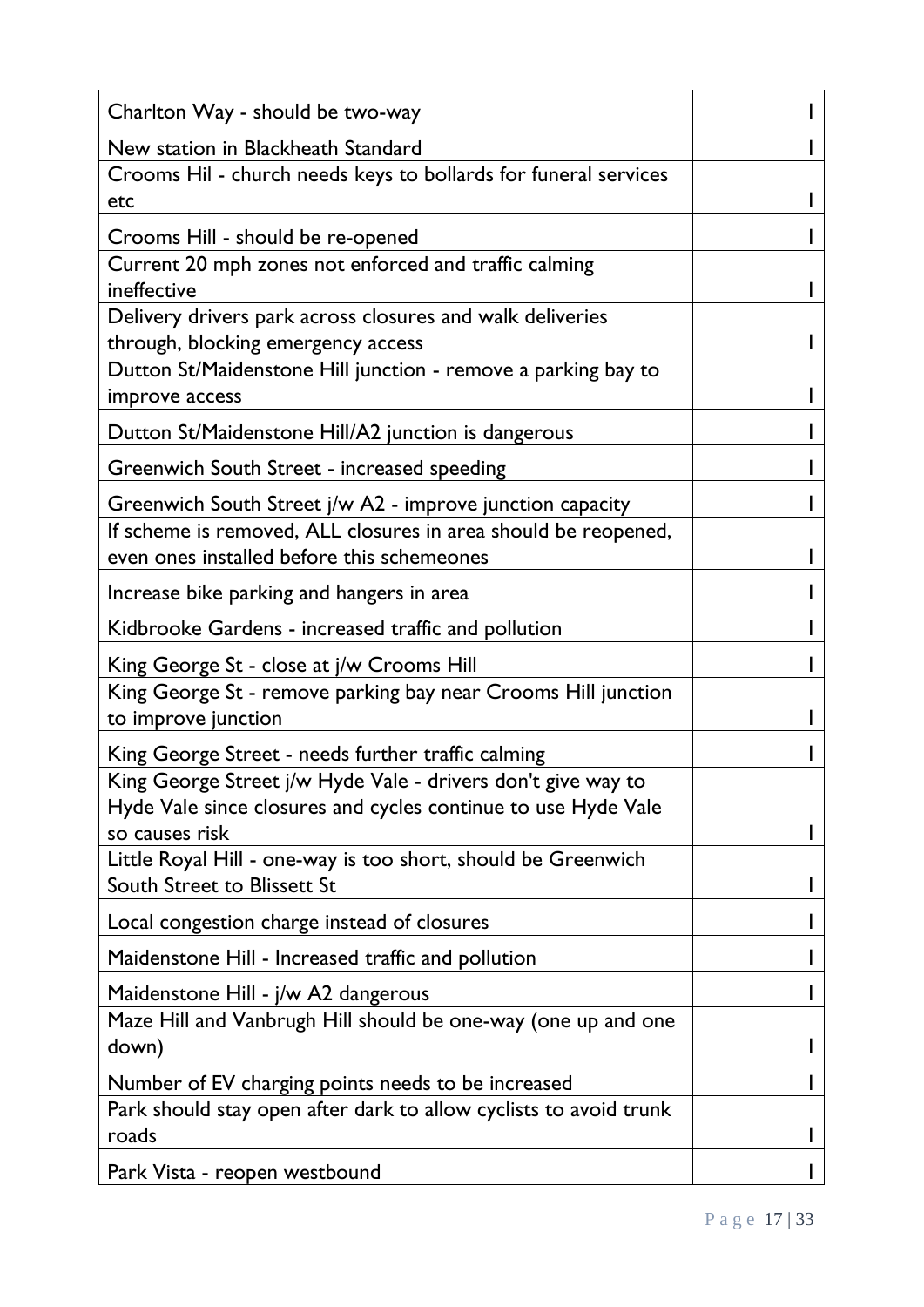| Pedestrian crossings should be improved                                                                                 |      |
|-------------------------------------------------------------------------------------------------------------------------|------|
| Point Hill - needs turning space at bottom of hill                                                                      |      |
| Point Hill - should be opened one-way to allow local residents to                                                       |      |
| access the town centre                                                                                                  |      |
| Point Hill and Royal Place Emergency Services' access                                                                   |      |
| Reduced passing traffic causes personal safety concerns<br>Royal Hill - convert some pay and display spaces to dual use |      |
| resident permits spaces as closures have caused an unequal split<br>of resident spaces                                  |      |
| Royal Hill - doesn't need to have lower part as one-way                                                                 |      |
| Royal Hill - increased speed                                                                                            |      |
| Royal Hill - pedestrianise this road                                                                                    |      |
| Royal Hill - should have traffic reduction measures near school                                                         |      |
| Scheme disregards residents living north of Royal Hill                                                                  |      |
| St Catherine Grove j/w Devonshire Drive - no entry often<br>ignored                                                     |      |
| Ulundi Rd - should be one-way                                                                                           |      |
|                                                                                                                         |      |
| Winforton St - closed access makes parking almost impossible                                                            |      |
| <b>Positive comments:</b>                                                                                               |      |
| Safer/slower traffic                                                                                                    | 196  |
| Continue/make permanent                                                                                                 | 146  |
| Traffic has reduced                                                                                                     | 134  |
| Non-specific message of support                                                                                         | 125  |
| <b>Pollution reduced</b>                                                                                                | 120  |
| Cyclist safety improved                                                                                                 | l 15 |
| Noise reduced                                                                                                           | 87   |
| Pedestrian safety improved                                                                                              | 74   |
| Conflict/argument/aggression reduced                                                                                    | 63   |
| Modal shift to walking/cycling                                                                                          | 61   |
| Cycling is now nicer                                                                                                    | 56   |
| Achieved aims and objectives set out by Council                                                                         | 56   |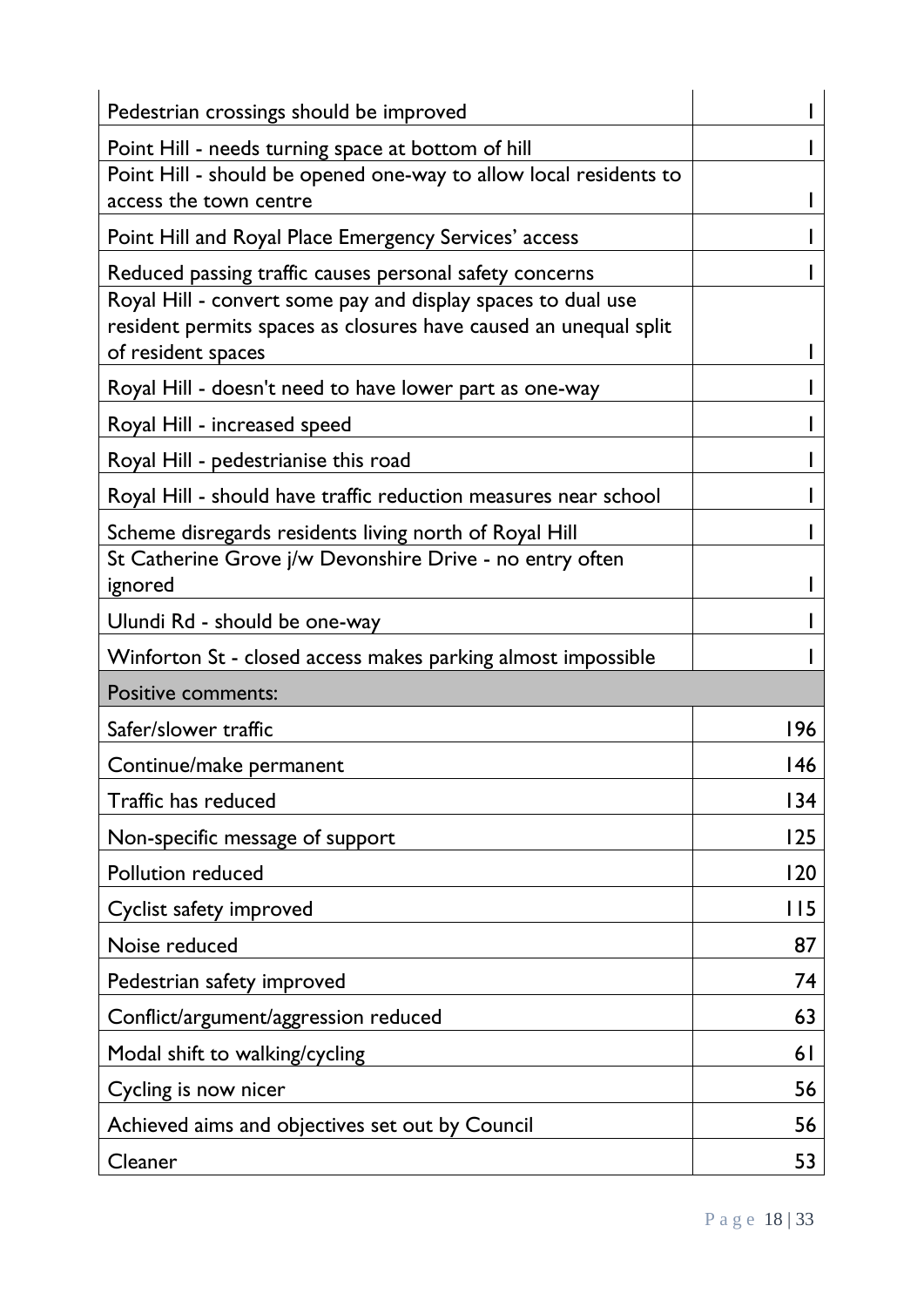| Children playing in streets again                                                              | 53 |
|------------------------------------------------------------------------------------------------|----|
| Commuter/commercial traffic kept off these roads                                               | 45 |
| <b>Enhances Air Quality</b><br>Slight inconvenience of not being able to make some journeys by | 40 |
| car is outweighed by benefits                                                                  | 39 |
| Walking is now nicer                                                                           | 37 |
| Happy that council has taken action/listened                                                   | 34 |
| Initial teething problems settled/addressed/easing                                             | 24 |
| Feels like residential area/community again/for first time                                     | 22 |
| Add more filters elsewhere                                                                     | 21 |
| Health improved                                                                                | 20 |
| Improved quality of life                                                                       | 7  |
| Negative commenters not giving viable alternatives                                             | 4  |
| Makes Greenwich a nicer place to live                                                          | 2  |
| Crooms Hill - reduced traffic                                                                  | 2  |
| Maidenstone Hill - reduced traffic                                                             | 10 |
| Mental health improved                                                                         | 9  |
| Traffic flow improved                                                                          | 8  |
| Local shops are thriving                                                                       |    |
| Hyde Vale - reduced traffic                                                                    | 7  |
| Royal hill - reduced traffic                                                                   | 6  |
| Negative commenters are very vocal                                                             | 6  |
| Maidenstone Hill - reduced pollution                                                           | 6  |
| King George St - reduced traffic                                                               | 6  |
| Makes Greenwich nicer to visit                                                                 | 5  |
| Sleep improved                                                                                 | 4  |
| Point Hill - reduced traffic                                                                   | 4  |
| Enjoy my street again                                                                          | 4  |
| Aids social distancing                                                                         | 4  |
| Wish this had been done years ago                                                              | 3  |
| Change to ANPR                                                                                 | 3  |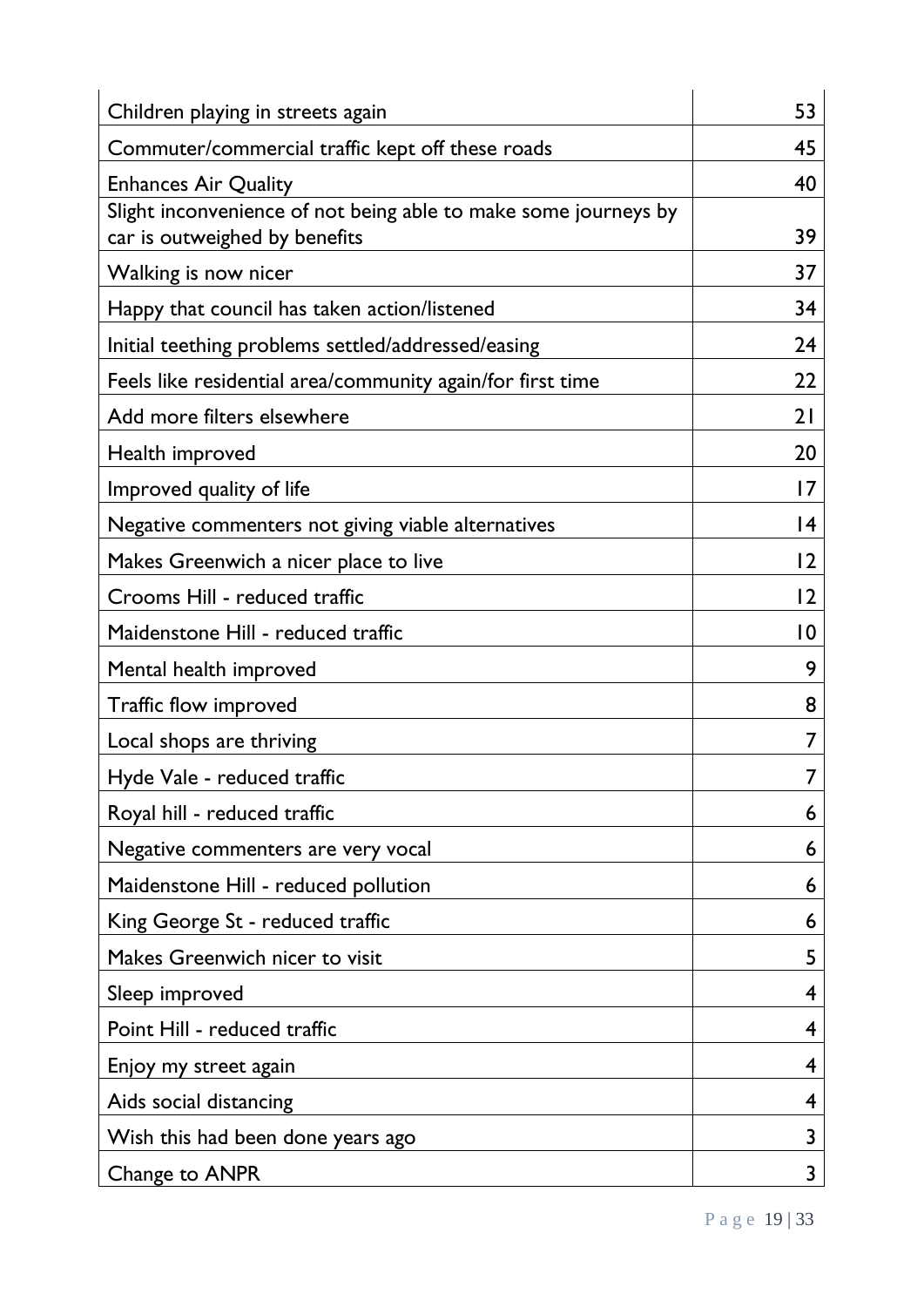| Was going to move out of London before LTN, now staying |  |
|---------------------------------------------------------|--|
| Royal Hill - improved safety                            |  |
| Wildlife has been flourishing                           |  |
| Traffic in Greenwich TC has reduced                     |  |
| More advance signs required                             |  |
| Makes area more exclusive                               |  |
| Like flowers in the planters                            |  |
| First time in 20 years kids are cycling in the street   |  |
| Feedback from non locals should have less weight        |  |
| Emergency Service response has improved                 |  |
| <b>Blisset Street - reduced traffic</b>                 |  |
| A2 traffic flow has improved                            |  |

**Table 2** West Greenwich LTN: themes found in responses.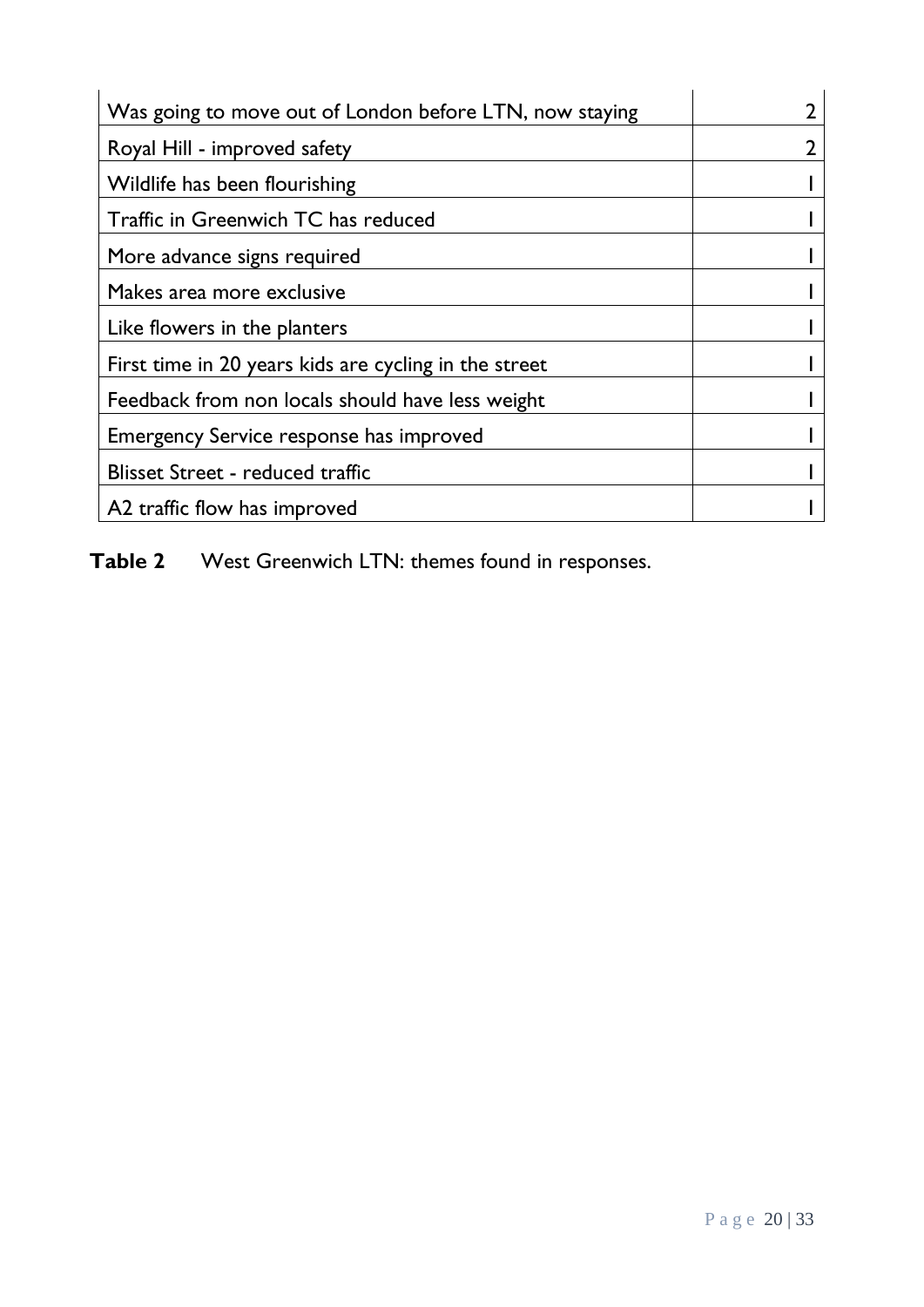

# **Figure 1** West Greenwich themes found in more than 10 negative responses.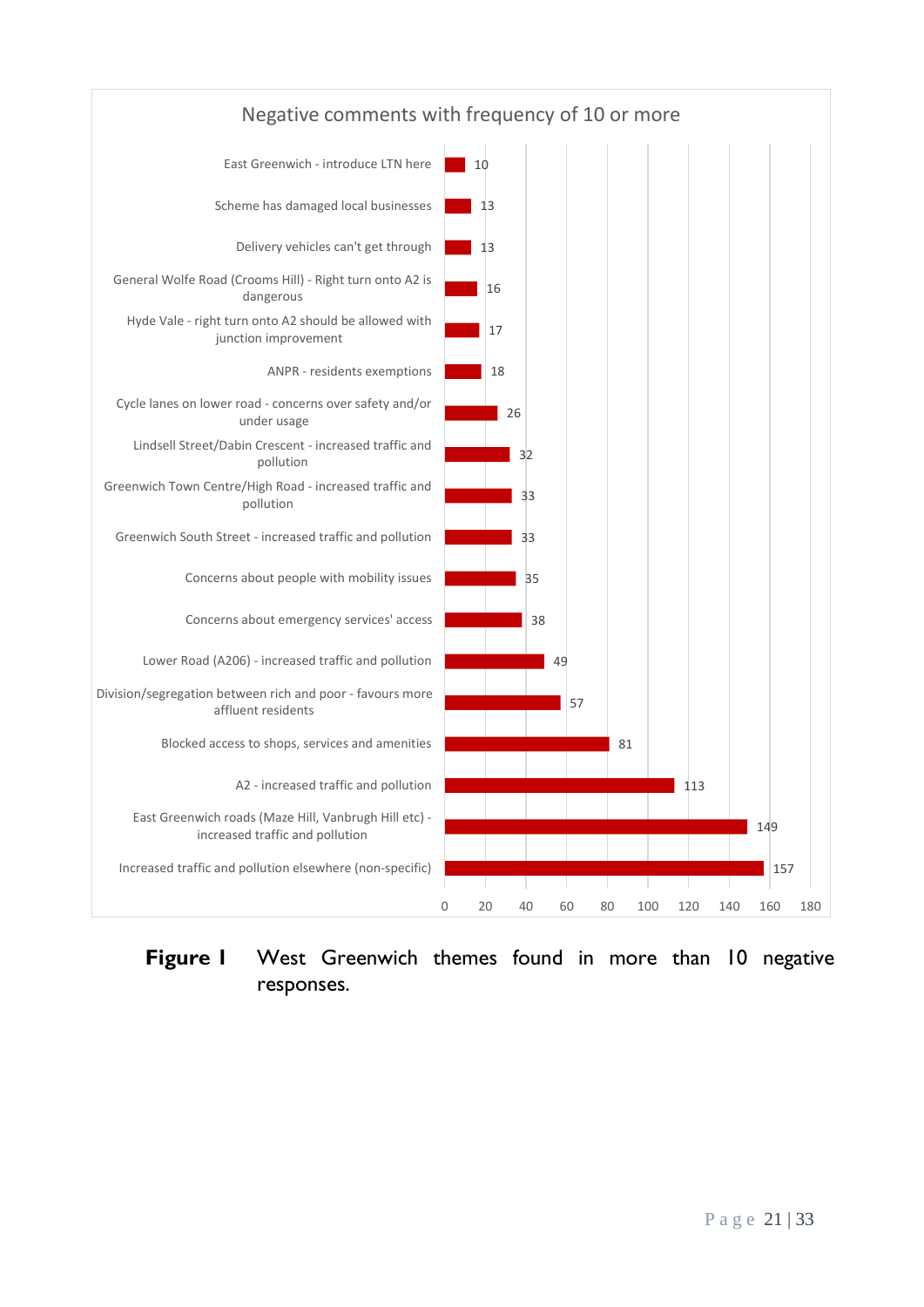

responses.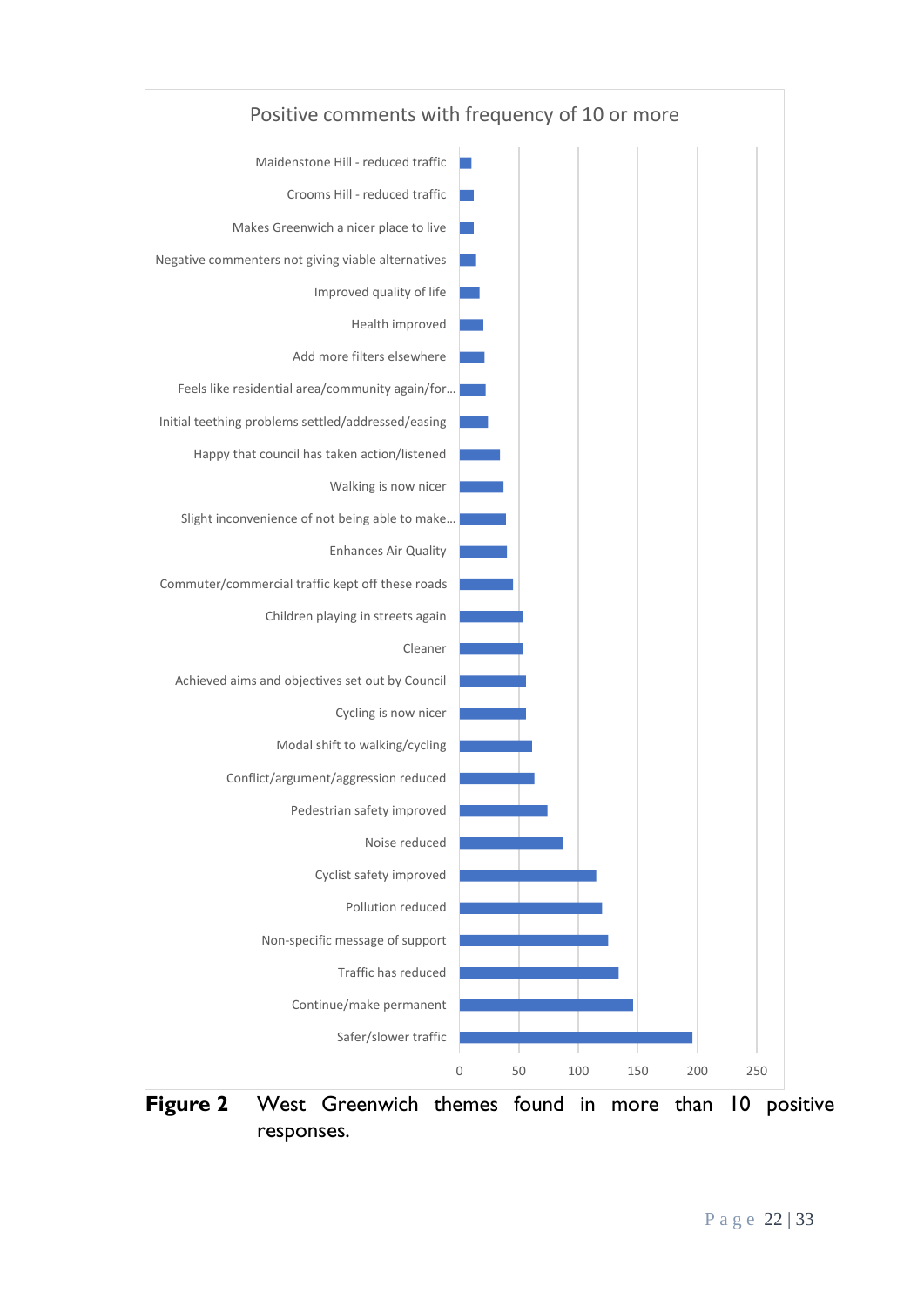9.10 Table 2, Figure 1 and Figure 2 show the range and number of comments related to increased traffic (and impacts of increased traffic, such as pollution). General concerns of this type formed the most frequently raised theme and specific concerns about traffic in the Maze Hill and Westcombe Park area the second most frequently raised theme. Therefore, the key and main issues in representations in opposition to the scheme relate to impacts on surrounding areas and roads, where respondents suggested the LTN had increased vehicle flows. These included related issues which are set out in Table 3 below with a summary of the response to them:

| <b>Issue</b>                          | Response                                |
|---------------------------------------|-----------------------------------------|
| Impacts on surrounding areas and      | The preferred option recommended        |
| roads, where respondents suggested    | is intended to offer a more equitable   |
| the LTN had increased vehicle flows.  | approach to managing through traffic    |
| Congestion and delay: to traffic      | in the area. It would provide           |
| generally, to people with mobility    | additional road capacity at the time    |
| issues specifically and the emergency | of highest demand, with a view to       |
| services.                             | mitigating the traffic, health and road |
| Pollution, noise and safety impacts   | safety concerns identified about the    |
| associated with increased levels of   | surrounding road network.               |
| traffic.                              |                                         |

# **Table 3**

9.11 Representations in support were also made and tended to focus on the benefits of a lower traffic environment in the scheme area. These included the following key and main issues:

| <b>Issue</b>                           | Response                              |
|----------------------------------------|---------------------------------------|
| Increased safety and attractiveness of | The preferred option recommended      |
| streets for cycling and walking.       | seeks to maintain the majority of the |
| An improved environment, including     | benefits of the LTN for the rest of   |
| in terms of noise and air quality      | the day during the week, and all day  |
| emissions.                             | at weekends.                          |
| A range of improvements less           |                                       |
| directly transport related, such as    |                                       |
| the use of streets for play and social |                                       |
| interaction.                           |                                       |

# **Table 4**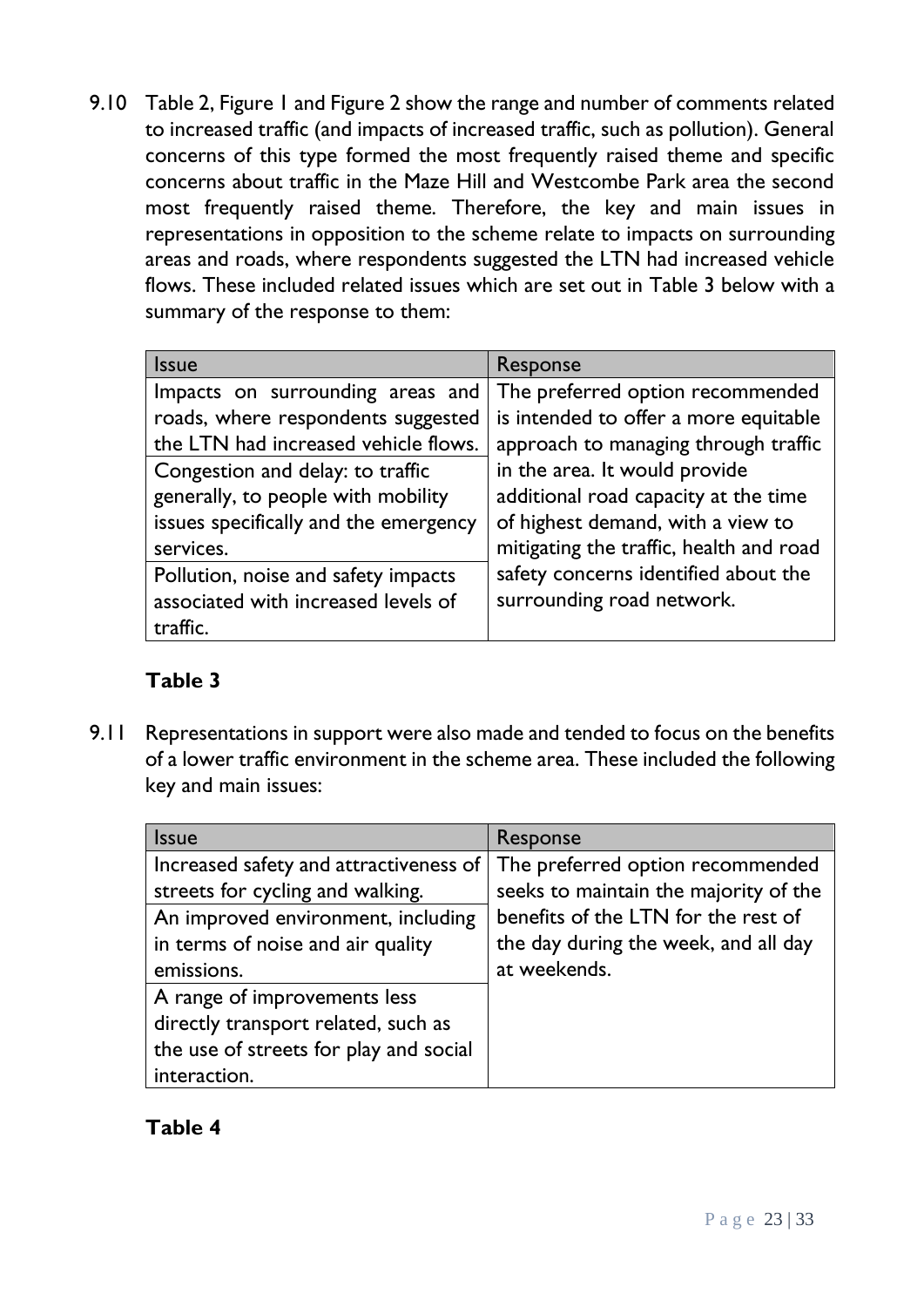### 9.12 Petitions

A total of eight petitions (five supporting the West Greenwich LTN and three against), containing a total of 4099 signatures ("Petitions"), from residents of Royal Greenwich were presented to the Full Council meetings on 25th November 2020 and on the 27th January 2021. These eight petitions were considered at the meeting of the Highways Committee on 24th February 2021. Details can be found at the following link: Document.ashx [\(royalgreenwich.gov.uk\).](https://committees.royalgreenwich.gov.uk/Document.ashx?czJKcaeAi5tUFL1DTL2UE4zNRBcoShgo=szloYMIaV3JGBbJcFtHPypDvB%2fiC671ARfPDUsxBpV4TP6rPcpA0AQ%3d%3d&rUzwRPf%2bZ3zd4E7Ikn8Lyw%3d%3d=pwRE6AGJFLDNlh225F5QMaQWCtPHwdhUfCZ%2fLUQzgA2uL5jNRG4jdQ%3d%3d&mCTIbCubSFfXsDGW9IXnlg%3d%3d=hFflUdN3100%3d&kCx1AnS9%2fpWZQ40DXFvdEw%3d%3d=hFflUdN3100%3d&uJovDxwdjMPoYv%2bAJvYtyA%3d%3d=ctNJFf55vVA%3d&FgPlIEJYlotS%2bYGoBi5olA%3d%3d=NHdURQburHA%3d&d9Qjj0ag1Pd993jsyOJqFvmyB7X0CSQK=ctNJFf55vVA%3d&WGewmoAfeNR9xqBux0r1Q8Za60lavYmz=ctNJFf55vVA%3d&WGewmoAfeNQ16B2MHuCpMRKZMwaG1PaO=ctNJFf55vVA%3d)

9.13 A further petition calling for the reversal of the West Greenwich LTN was presented to Full Council on the 25th February 2021 and was considered at the meeting of the Highways Committee held on the 7th of July 2021. Details can be found at the following link: [Document.ashx \(royalgreenwich.gov.uk\).](https://committees.royalgreenwich.gov.uk/Document.ashx?czJKcaeAi5tUFL1DTL2UE4zNRBcoShgo=g1x90MXwv6jwN1PmrY4LhxnA%2f%2b2ToskskT%2bakxCiLWvegRM44jq6ug%3d%3d&rUzwRPf%2bZ3zd4E7Ikn8Lyw%3d%3d=pwRE6AGJFLDNlh225F5QMaQWCtPHwdhUfCZ%2fLUQzgA2uL5jNRG4jdQ%3d%3d&mCTIbCubSFfXsDGW9IXnlg%3d%3d=hFflUdN3100%3d&kCx1AnS9%2fpWZQ40DXFvdEw%3d%3d=hFflUdN3100%3d&uJovDxwdjMPoYv%2bAJvYtyA%3d%3d=ctNJFf55vVA%3d&FgPlIEJYlotS%2bYGoBi5olA%3d%3d=NHdURQburHA%3d&d9Qjj0ag1Pd993jsyOJqFvmyB7X0CSQK=ctNJFf55vVA%3d&WGewmoAfeNR9xqBux0r1Q8Za60lavYmz=ctNJFf55vVA%3d&WGewmoAfeNQ16B2MHuCpMRKZMwaG1PaO=ctNJFf55vVA%3d)

| <b>Issue</b>                                                                                                                                                                                                                | Response                                                                                                                                                                                                                                                                                                                                        |
|-----------------------------------------------------------------------------------------------------------------------------------------------------------------------------------------------------------------------------|-------------------------------------------------------------------------------------------------------------------------------------------------------------------------------------------------------------------------------------------------------------------------------------------------------------------------------------------------|
| In opposition:                                                                                                                                                                                                              |                                                                                                                                                                                                                                                                                                                                                 |
| Diversion of traffic to other areas,<br>especially the Maze Hill and<br>Westcombe Park area.<br>Emergency services' access.<br>The combined impact of schemes<br>implemented in a similar area, at<br>around the same time. | The preferred option recommended<br>is intended to offer a more equitable<br>approach to managing through<br>traffic in the area. It would provide<br>additional road capacity at the time<br>of highest demand, with a view to<br>mitigating the traffic, health and<br>road safety concerns identified<br>about the surrounding road network. |
| Accessibility through the area.                                                                                                                                                                                             |                                                                                                                                                                                                                                                                                                                                                 |
| The public engagement undertaken<br>2019: its sufficiency and how its<br>outcomes were incorporated within<br>this scheme.                                                                                                  | The early engagement undertaken in<br>November and December 2019 was<br>appropriate for its purpose: to<br>inform the development of options<br>to reduce traffic in West Greenwich,<br>that would, in-turn, be implemented<br>with appropriate consultation.<br>Feedback supported the need for                                                |
|                                                                                                                                                                                                                             | intervention but not a clear<br>preferred option and helped to                                                                                                                                                                                                                                                                                  |

9.14 The petitions included the following key and main issues: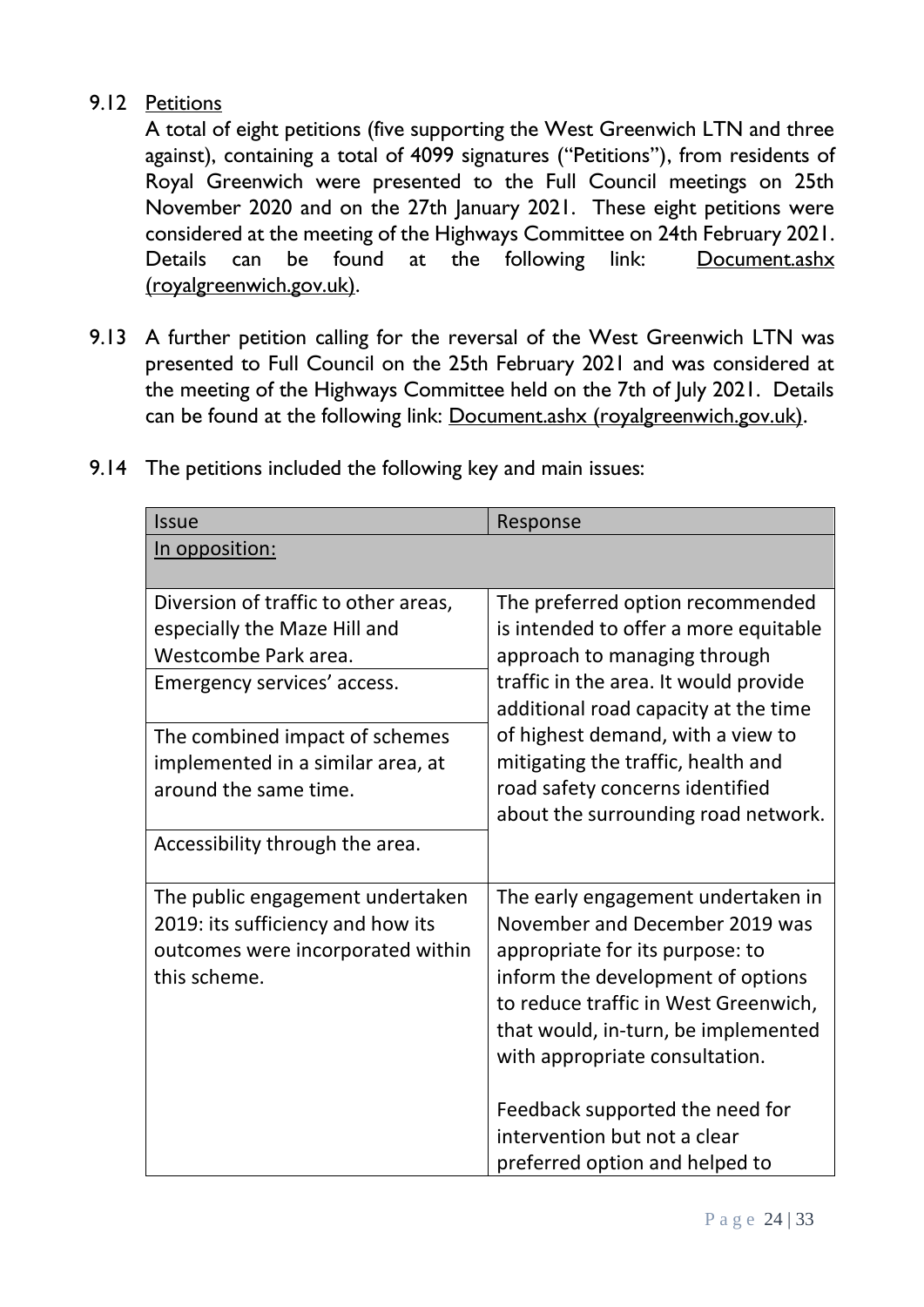|                                                                                                                                                                                                                               | inform the experimental measures<br>subsequently implemented.                                                                                                                                                                                                                                                                                                                                                                                                                                                                             |
|-------------------------------------------------------------------------------------------------------------------------------------------------------------------------------------------------------------------------------|-------------------------------------------------------------------------------------------------------------------------------------------------------------------------------------------------------------------------------------------------------------------------------------------------------------------------------------------------------------------------------------------------------------------------------------------------------------------------------------------------------------------------------------------|
| The appropriateness of an<br>experimental TMO.                                                                                                                                                                                | An Experimental Traffic Order was<br>selected to allow the real impact of<br>the LTN to be monitored, assessed<br>and improved-to ensure it works in<br>the best way for Royal Greenwich.<br>Formal public consultation happened<br>whilst the scheme was in-place. This<br>allowed:<br>• People to provide feedback based<br>on their actual experiences.<br>• The Council to understand how<br>new things work before deciding<br>whether to make them permanent,<br>amend them or remove them.<br>Paragraphs $5.2 - 5.10$ provide more |
|                                                                                                                                                                                                                               | detail on the authority for the<br><b>Experimental Order.</b>                                                                                                                                                                                                                                                                                                                                                                                                                                                                             |
| In support:                                                                                                                                                                                                                   |                                                                                                                                                                                                                                                                                                                                                                                                                                                                                                                                           |
| The unsuitability of roads in the LTN<br>area for the volumes of traffic they<br>previously experienced.<br>The improved environment in the<br>LTN area, and the perceived<br>increase in active travel resulting<br>from it. | The preferred option recommended<br>seeks to maintain the majority of the<br>benefits of the LTN for the rest of<br>the day during the week, and all day<br>at weekends.                                                                                                                                                                                                                                                                                                                                                                  |

# **Table 5**

9.15 In both of the above-mentioned Highways Committee meetings, both the receipt of and the responses proposed to the petitions were noted. The responses recommended for these petitions were:

# On 24th February 2021:

"*The Royal Borough of Greenwich will consider the Petitions within the analysis of the West Greenwich Traffic Reduction Scheme so that it can be considered alongside other local feedback received in line with statutory process*".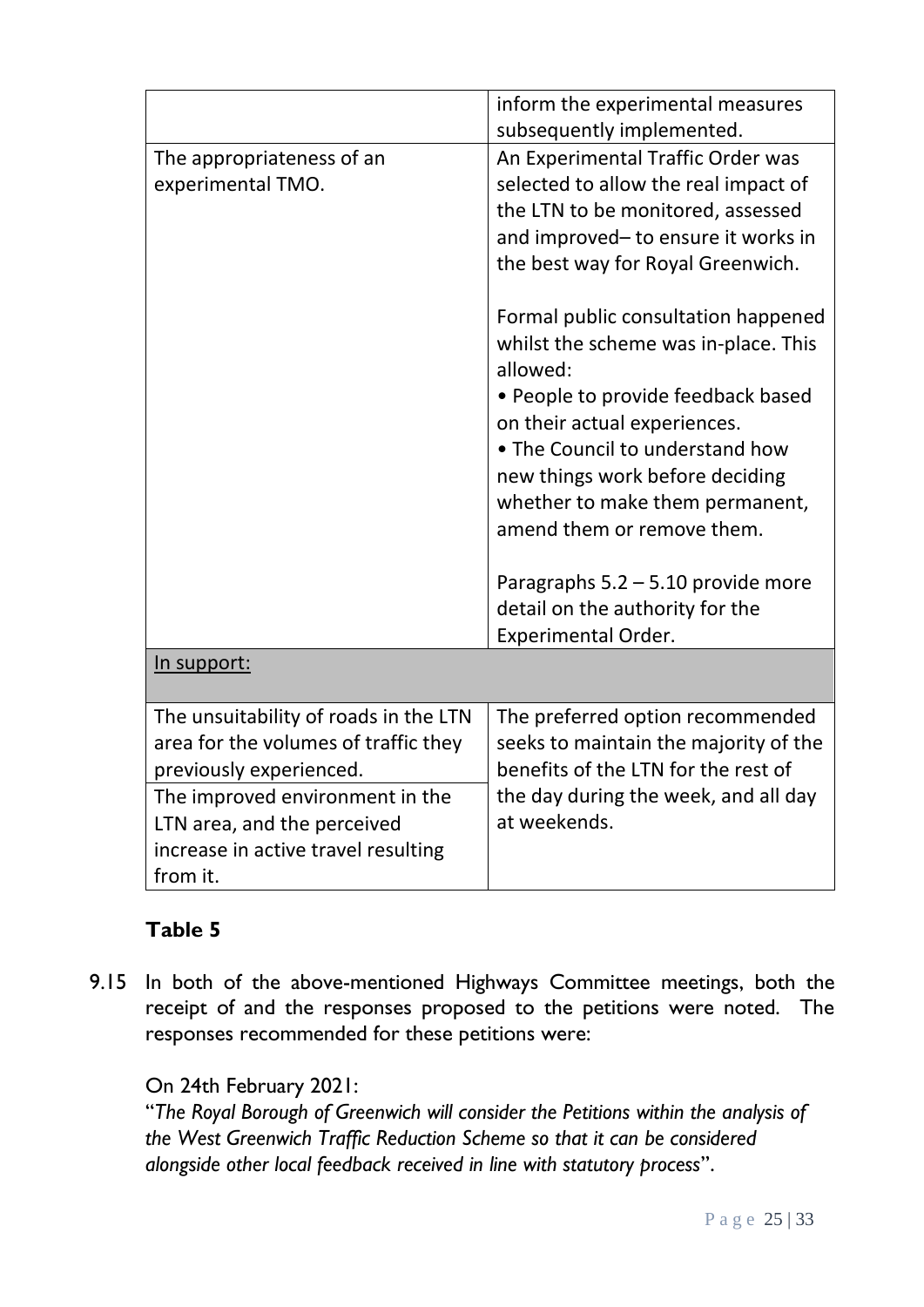# On  $7<sup>th</sup>$  July 2021:

"*The petition be noted and its contents considered within the analysis of the West Greenwich Traffic Reduction Scheme consultation, alongside other local feedback and the Highways Committee's comments by the Full Council and formally by the Cabinet Member for Environment, Sustainability & Transport*".

9.16 In summary, there have been a wide range and mix of views on the West Greenwich LTN, with some in opposition and some in support. Approximately 524 objections and approximately 568 representations in support have been received. This equates to an overall 52% level of support from the responses that expressed a preference.

### 9.17 Emergency Services

The emergency services support the aims and objectives of schemes that are designed to reduce traffic and improve air quality. The Council has liaised closely with representatives from all three emergency services and have also participated in pan-London working groups with them to identify ways to incorporate their access needs into traffic reduction schemes. Based on issues identified across the London region, the Emergency Services have indicated that they prefer LTN schemes that are not solely enforced by 'hard closures', but include camera enforced restrictions to allow access routes for their crews.

9.18 Building on measures taken earlier in the scheme's operation, as a result of these discussions, a separate decision has recently been taken to convert a number of the closures in the West Greenwich LTN to Automatic Number Plate Recognition Camera enforcement and remove the 'hard closures at those points. As a change to the West Greenwich ETRO was not required, the physical measures to improve emergency services access have already been provided under a decision dated 14<sup>th</sup> July 2021 by the Director of Regeneration, Enterprise and Skills. This will significantly improve access for the emergency services.

### 10. **Next Steps: Communication and Implementation of the Decision**

10.1 The preferred option is to implement Option 2, to modify the experimental West Greenwich LTN as proposed. If the preferred option is agreed by the Cabinet Member, amendments will be required to the Experimental Traffic Order underpinning the West Greenwich LTN. Paragraph 1.4 recommends the making of these amendments is delegated to the Director of Regeneration, Enterprise & Skills (if this option is selected).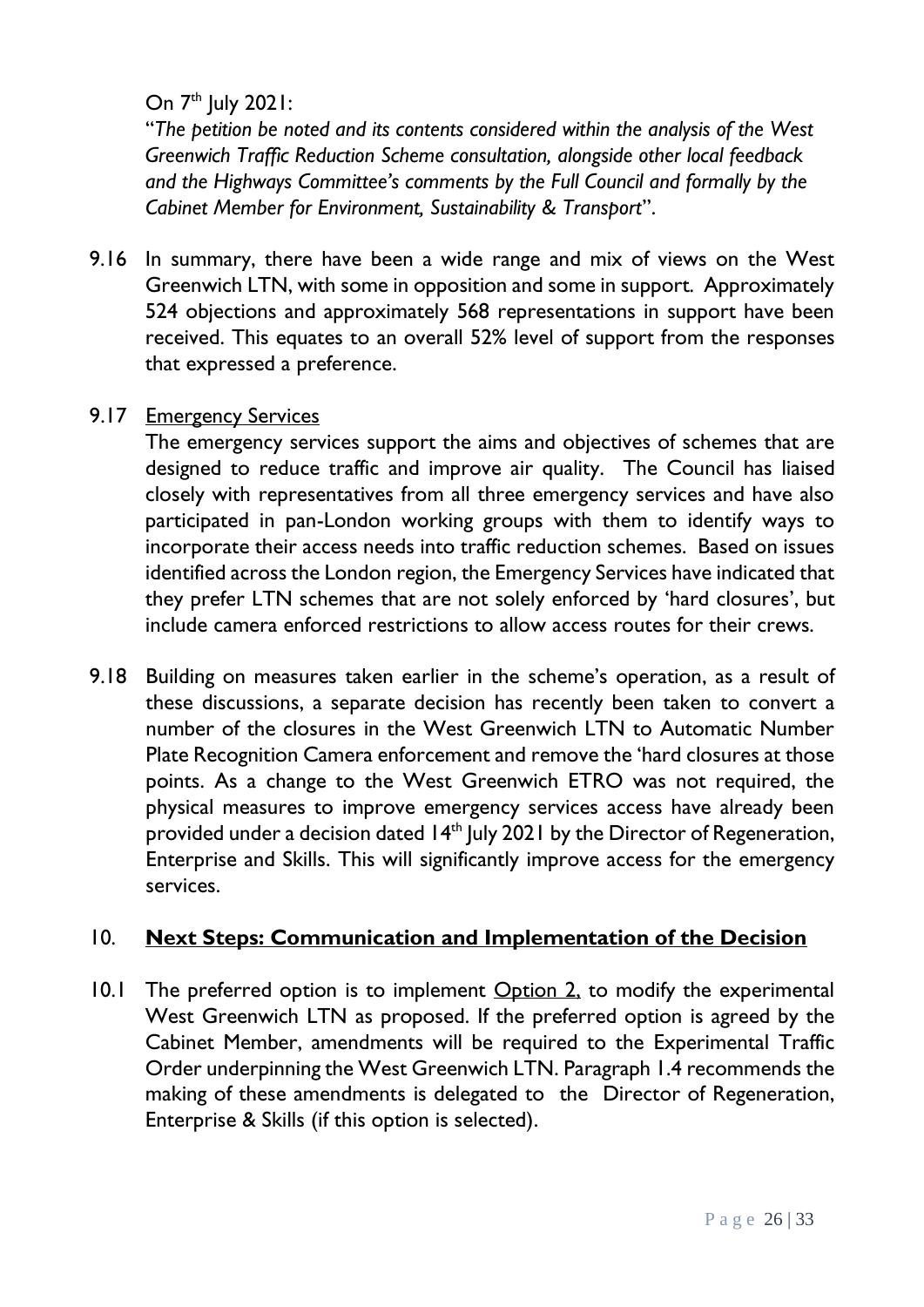- 10.2 Making these orders would require an amendment to the experimental TMO. There would be two options for doing this. The Local Authorities' Traffic Orders (Procedure) (England and Wales) Regulations 1996 states that if the option to convert the experimental TMO into a permanent TMO is to be retained, this can only be done if *"no variation or modification of the experimental order was made more than 12 months after the order was made".* Therefore:
	- I. If modifications to the West Greenwich Experimental TMO were to be made by  $25<sup>th</sup>$  August 2021, the option to convert the experimental TMO into a permanent TMO through the expedited process in the legislation would be retained (which avoids the need to go through the full TMO preparation process for a permeant TMO). The Council would be able to make any amendments decided upon through this decision and consult on them over the following six months, before taking a decision on whether to make permeant or remove the Order by 25<sup>th</sup> February 2021
	- II. If modifications to the West Greenwich Experimental TMO were to be made after 25<sup>th</sup> August 2021, the option to convert the experimental TMO into a permanent TMO would not be available through the expedited process in the legislation.

.

An amended Experimental TMO could continue in-force until 25<sup>th</sup> February 2022. The Council could consider making a permanent Traffic Management Order for a continuation of a West Greenwich LTN, through the normal processes for making a permanent Traffic Regulation Order, including statutory public consultation for at least 21 days and consideration of any significant material objections arising from it. If the Council were to pursue this option and wished to have the option to keep a LTN in-place continuously in West Greenwich, the decision considering whether to making a permanent Traffic Regulation Order would have to be made before 25<sup>th</sup> February 2022 and be preceded by all consultation and other processes required.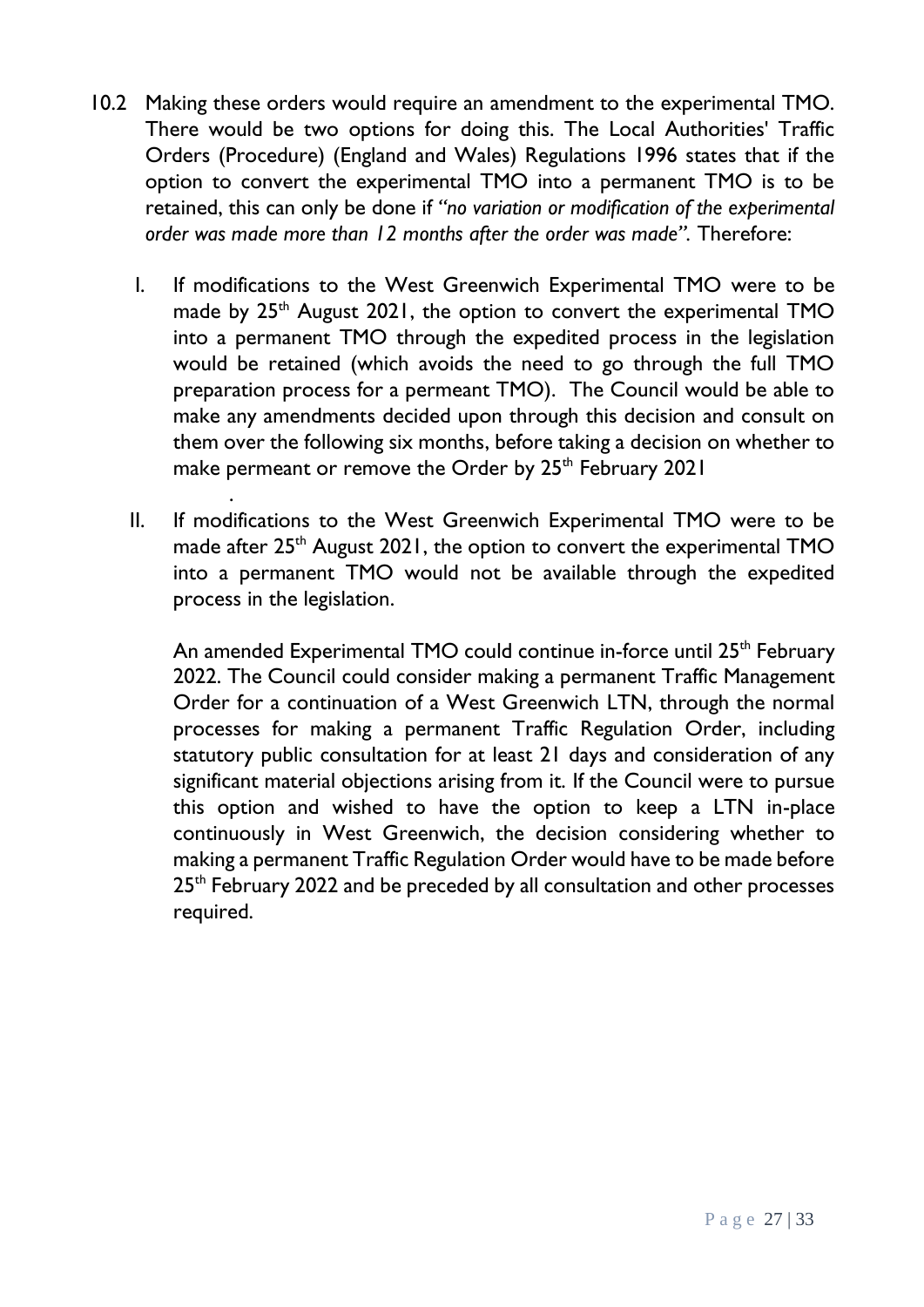# 11. **Cross-Cutting Issues and Implications**

| . |                     |  |
|---|---------------------|--|
|   | <b>Implications</b> |  |
|   |                     |  |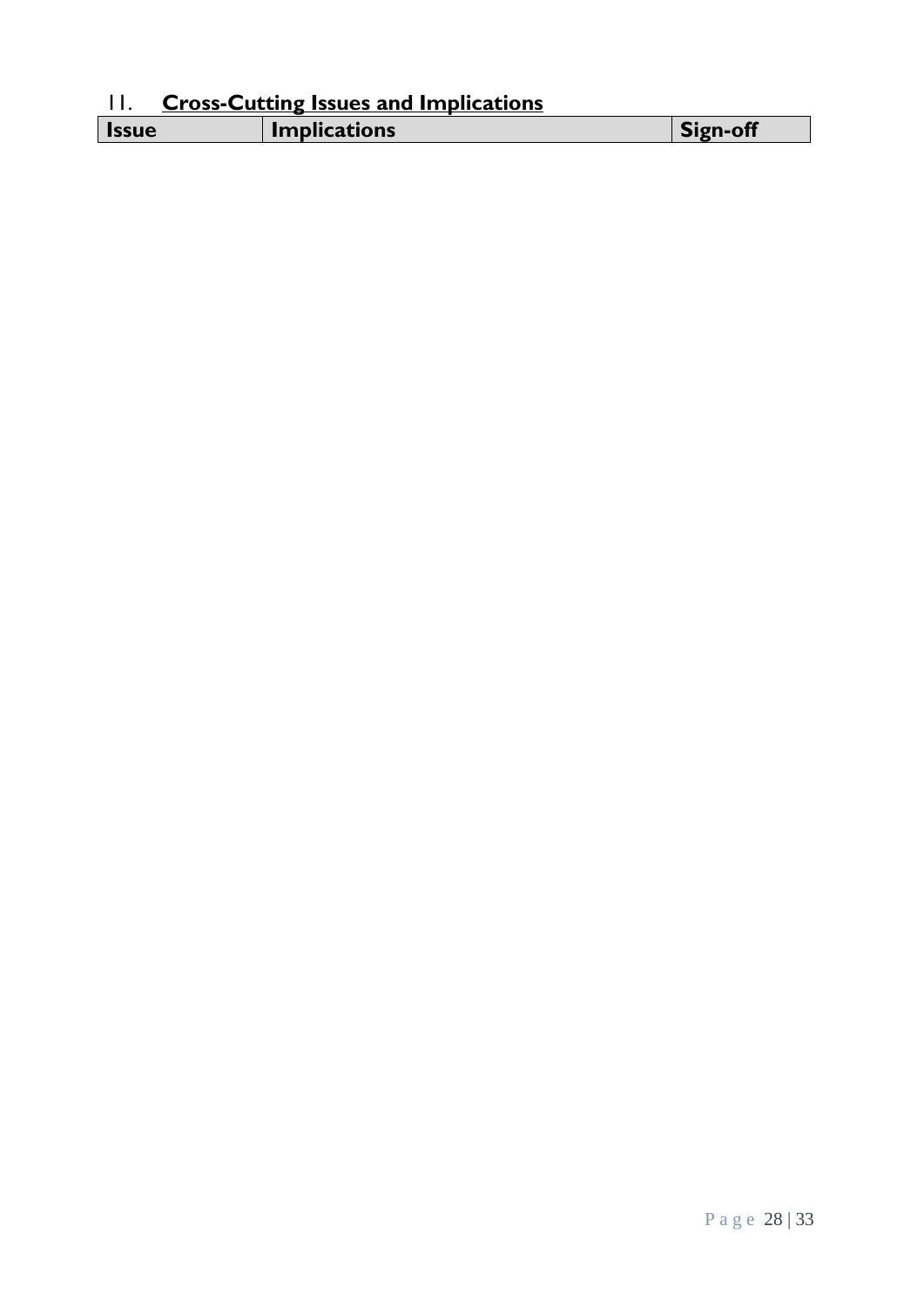| <b>Legal including</b> | The West Greenwich TMO was made as an                                                | John            |
|------------------------|--------------------------------------------------------------------------------------|-----------------|
| Human Rights           | experimental traffic regulation orders                                               | Scarborough,    |
| Act                    | (ETRO) under S9 of the Road Traffic                                                  | Director of     |
|                        | Regulation Act 1984.                                                                 | Legal           |
|                        |                                                                                      | Services,       |
|                        | The principal purpose of such an order is to                                         | <b>6 August</b> |
|                        | enable a genuine experimental period to be                                           | 2021            |
|                        | carried out whereby the order and traffic                                            |                 |
|                        | regulation measures are in place for up to                                           |                 |
|                        | 18 months giving the public an opportunity                                           |                 |
|                        | to make representations to the Council                                               |                 |
|                        | with the measures in place. The Council can                                          |                 |
|                        | then make adjustments if thought justified                                           |                 |
|                        | and also decide whether the order and                                                |                 |
|                        | measures should be made permanent,                                                   |                 |
|                        | amended or removed, having regard to the<br>representations and objections received. |                 |
|                        |                                                                                      |                 |
|                        | In this instance, the ETRO also had a dual                                           |                 |
|                        | purpose of addressing Covid-19 streetspace                                           |                 |
|                        | requirements in the shorter term by an                                               |                 |
|                        | approval of the Assistant Director under a                                           |                 |
|                        | delegation to them from the Cabinet                                                  |                 |
|                        | Member for Covid-19 purposes.                                                        |                 |
|                        |                                                                                      |                 |
|                        | It is considered that under Part 3 of the                                            |                 |
|                        | Council's Constitution any significant and                                           |                 |
|                        | substantial or material objections received                                          |                 |
|                        | require consideration by the Cabinet                                                 |                 |
|                        | Member and, therefore, representations and                                           |                 |
|                        | objections and any significant decisions as a                                        |                 |
|                        | consequence need to be reported to the<br>Cabinet Member for a decision on the West  |                 |
|                        | Greenwich ETRO.                                                                      |                 |
|                        |                                                                                      |                 |
|                        | If the Cabinet Member were to decide that                                            |                 |
|                        | the West Greenwich ETRO should be                                                    |                 |
|                        | modified and wishes to retain the option to                                          |                 |
|                        | convert the experimental TRO into a                                                  |                 |
|                        | permanent TRO under the expedited                                                    |                 |
|                        | procedure in the legislation, Reg. 23(3) of                                          |                 |
|                        | the Local Authorities' Traffic Orders                                                |                 |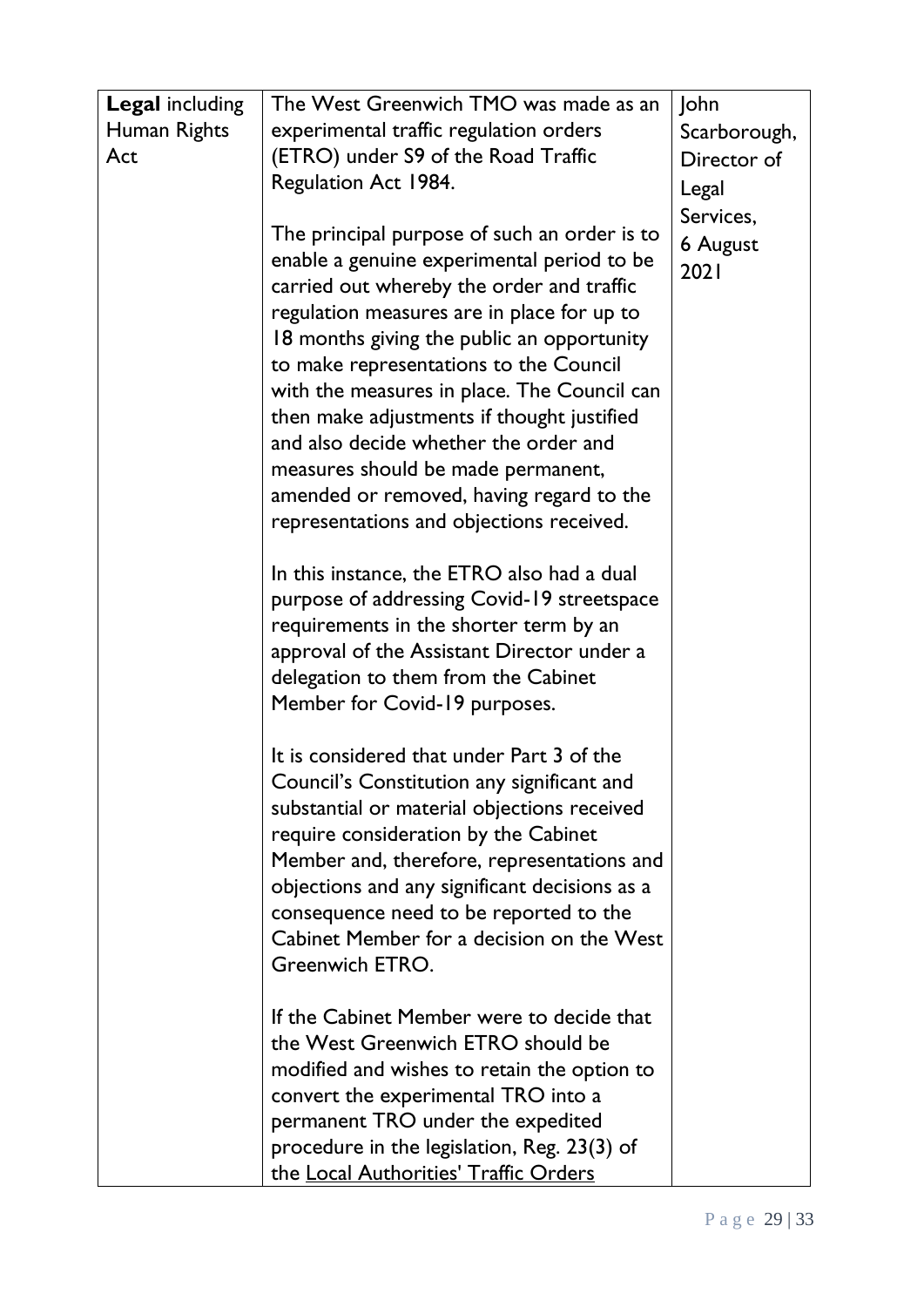| (Procedure) (England and Wales)                 |  |
|-------------------------------------------------|--|
| Regulations 1996 states that this can only be   |  |
| done if "no variation or modification of the    |  |
| experimental order was made more than 12        |  |
| months after the order was made".               |  |
|                                                 |  |
| An extension of time for the duration of the    |  |
| West Greenwich ETRO is not permissible          |  |
| in this particular instance because the order   |  |
| was already made for the maximum period         |  |
| of 18 months allowed under S9 of the Road       |  |
| Traffic Regulation Act 1984. Should the         |  |
| Council wish to use the expedited process       |  |
| in the legislation to make the experimental     |  |
| order permanent at the end of the 18            |  |
| month period, it will need to complete all      |  |
| relevant steps within that 18 month period      |  |
| or alternatively follow the full process for    |  |
| making a permanent TRO.                         |  |
|                                                 |  |
| Traffic regulation measures have the            |  |
| potential to interfere with human rights,       |  |
| depending on the measures in question, but      |  |
| the recommended changes to the traffic          |  |
| measures can still be justified if              |  |
| proportionate and necessary as appears to       |  |
| be the case in this instance given the analysis |  |
| of impacts provided in this report.             |  |
|                                                 |  |
| Similarly, the recommended changes to the       |  |
| traffic measures potentially have               |  |
| implications pursuant to the Council's public   |  |
| sector equality duty with regard to having      |  |
| the potential to impact some groups with        |  |
| protected characteristics under the Equality    |  |
| Act 2010. It is important that this is          |  |
| considered in this report. It is noted that     |  |
| that due regard has been given in the report    |  |
| to this issue and that the conclusion is that   |  |
| the recommended changes to the ETRO             |  |
| would be beneficial under the duty and no       |  |
| significant issue or concern arises with        |  |
| respect to those changes.                       |  |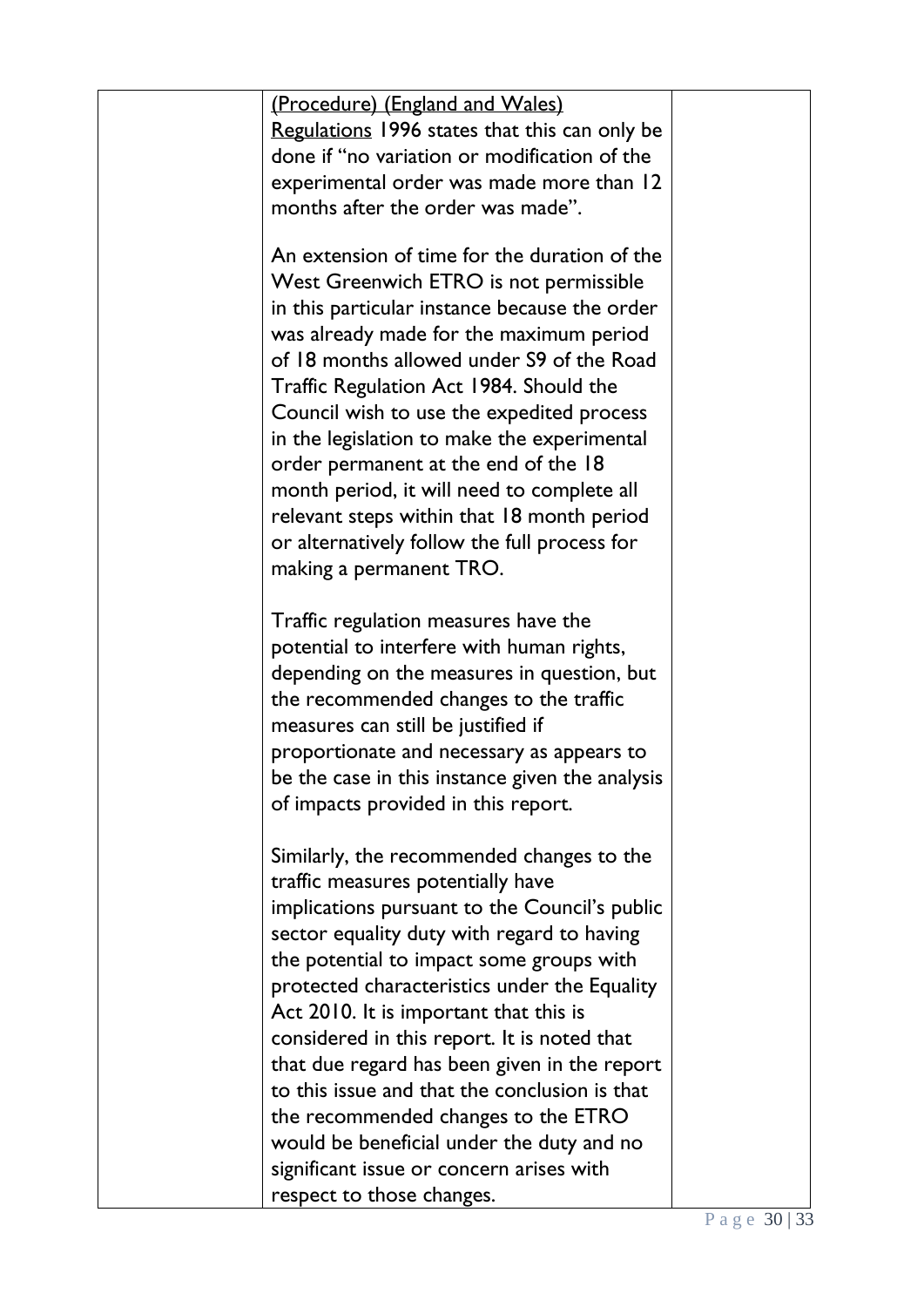| <b>Finance and</b><br>other resources | The Cabinet Member for Environment,<br>Sustainability & Transport is requested to<br>note the outcome of the engagement<br>exercise and to agree to<br>amend the<br>experimental West Greenwich Low Traffic<br>Neighbourhood experimental scheme as set<br>out in paragraph I of the report.<br>The Cabinet Member is also requested to<br>delegate the making of the necessary Traffic<br>Management Orders (TMO) and details of<br>highways works arising from this decision to<br>the Director of Regeneration, Enterprise &<br>Skills.                                                                                                                                                                                        | Sue Rock<br>Accountancy<br><b>Business</b><br>Change<br>Manager<br>6 August<br>2021 |
|---------------------------------------|-----------------------------------------------------------------------------------------------------------------------------------------------------------------------------------------------------------------------------------------------------------------------------------------------------------------------------------------------------------------------------------------------------------------------------------------------------------------------------------------------------------------------------------------------------------------------------------------------------------------------------------------------------------------------------------------------------------------------------------|-------------------------------------------------------------------------------------|
|                                       | Implementing Option 2 is estimated to cost<br>£25,000 and will be funded from the<br>2021/22 TFL's Local Implementation Plan<br>(LIP) allocation.                                                                                                                                                                                                                                                                                                                                                                                                                                                                                                                                                                                 |                                                                                     |
| <b>Equalities</b>                     | The changes recommended in this report,<br>as a result of feedback received from the<br>consultation, are limited to: allowing access<br>for refuse vehicles and taxis (as defined in<br>paragraph 6.3(ii)); and access to Hyde Vale,<br>on weekdays between 7 – 9am only, for<br>general traffic.                                                                                                                                                                                                                                                                                                                                                                                                                                | <b>Ryan Bunce</b><br>Transport<br><b>Strategy</b><br>Manager<br>5 August<br>2021    |
|                                       | It is considered that the recommended<br>changes are overall beneficial and supportive<br>in respect of the Council's public sector<br>equality duty. This includes having due<br>regard to advancing equality of opportunity<br>for persons who share a relevant protected<br>characteristic set out in the Act (particularly<br>by reason of age, such as older people, and<br>disabilities; but also on pregnancy,<br>maternity, with care responsibilities, race<br>and different sexes), The Council has also<br>previously allowed for better access for<br>emergency services vehicles, on which<br>people from some groups with protected<br>characteristics may be more likely to use or<br>be dependent on than others. |                                                                                     |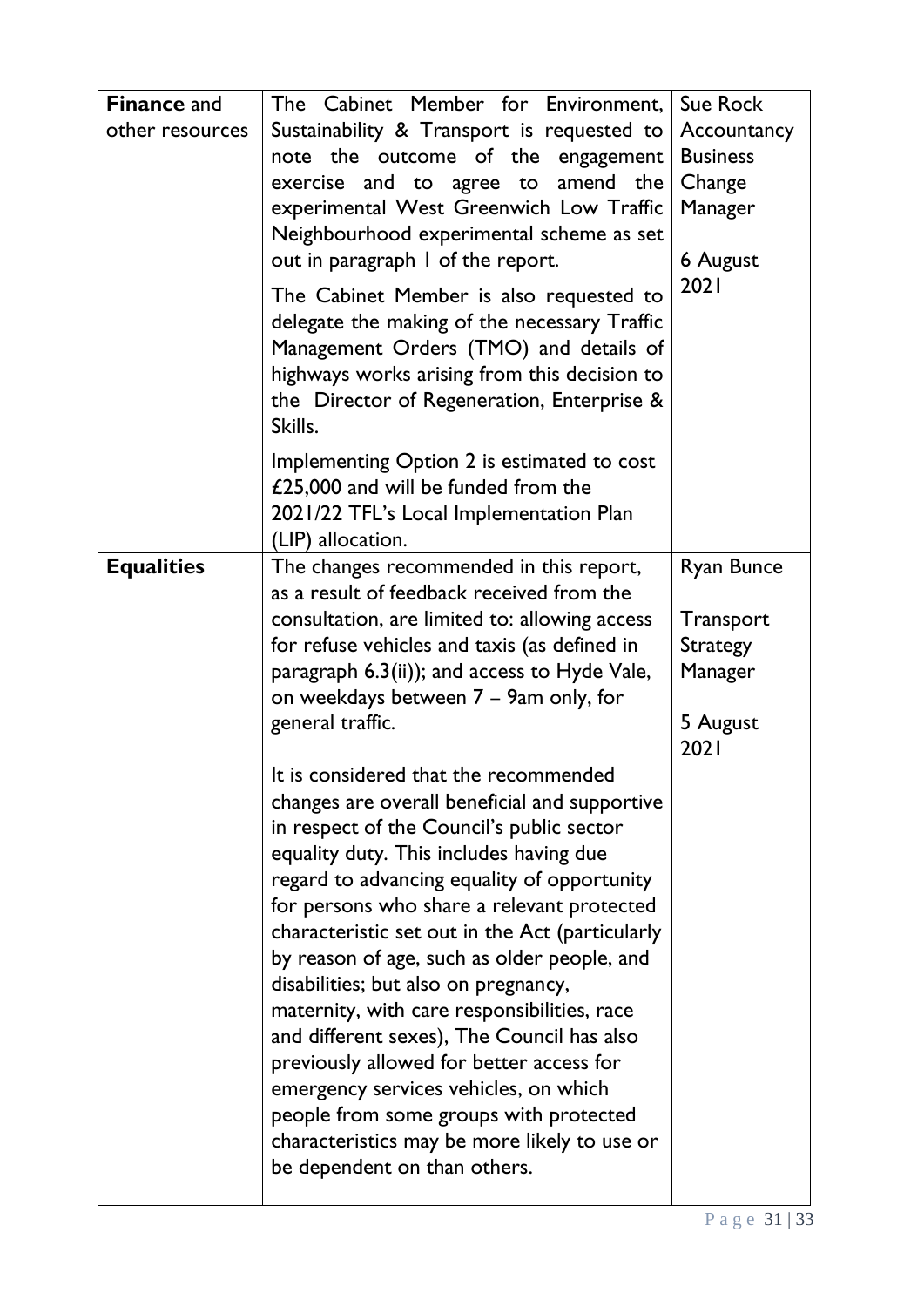|                          | As such, overall the effect of the changes<br>recommended in this report are viewed<br>clearly as beneficial under the public sector<br>equality duty and no concerns or significant<br>impacts are considered to arise in respect<br>of the proposed changes under the duty.<br>Please see paragraph 5.11 of the report for<br>further details. |                                                                                         |
|--------------------------|--------------------------------------------------------------------------------------------------------------------------------------------------------------------------------------------------------------------------------------------------------------------------------------------------------------------------------------------------|-----------------------------------------------------------------------------------------|
|                          | The Council will continue to assess equality<br>issues in relation to any further decisions<br>that are made of the West Greenwich<br><b>ETRO</b> to ensure compliance with its<br>equality duties.                                                                                                                                              |                                                                                         |
| <b>Climate</b><br>change | The proposals would contribute directly to<br>the transport objectives of the Royal<br>Borough's draft Carbon Neutral Plan. They<br>would enable safe walking and cycling for<br>people of all ages, and support a wider<br>strategy to reduce traffic and reliance on<br>private cars.                                                          | <b>Ryan Bunce</b><br><b>Transport</b><br><b>Strategy</b><br>Manager<br>5 August<br>2021 |

# 12. **Report Appendices**

Appendix A: West Greenwich LTN plan

Appendix B: Traffic count data from the West Greenwich LTN area.

Appendix C: Traffic count data from the Maze Hill and Westcombe Park area.

Appendix D: Map of the area (within or directly adjacent to the West Greenwich LTN) which received leaflets promoting the

consultation.